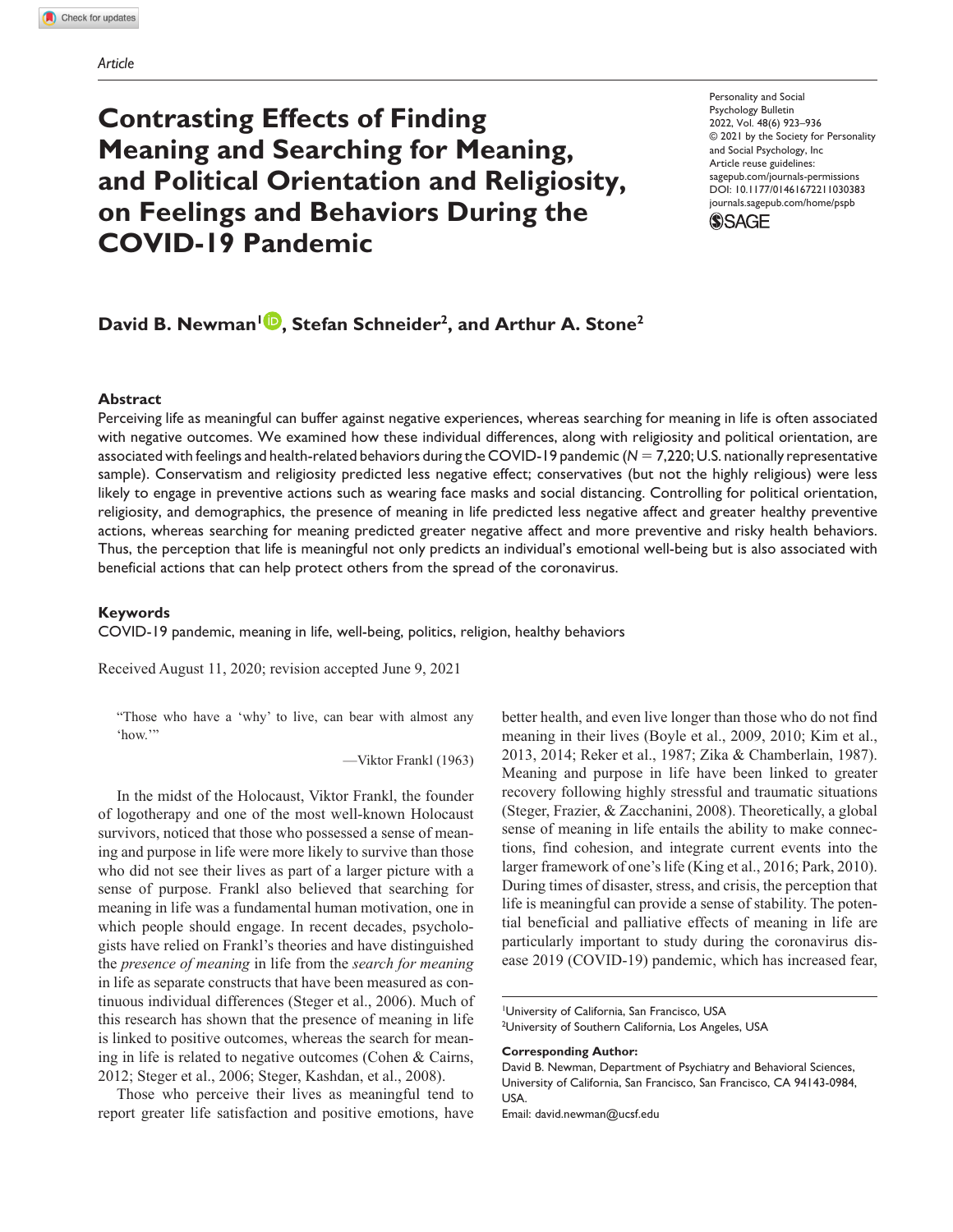worry, and concern, and has threatened the health, wellbeing, and financial security of people all over the globe.

Those who are searching for meaning in life do not report such positive benefits. Searching for meaning has been conceptualized as people's attempt to increase or augment their understanding of their life's significance and purpose (Steger, Kashdan, et al., 2008). People who are searching for meaning in their lives likely have a hard time coping with tragedies and making sense of pandemics (e.g., "why does one neighbor live while another one dies?"). Indeed, research has shown that people who search more for meaning in life than those who search less tend to report higher depression, negative emotions, and neuroticism and lower levels of life satisfaction and self-esteem (Steger et al., 2006; Steger, Kashdan, et al., 2008).

When examining the effect of meaning in life on wellbeing and behaviors, it is important to consider the range of variables that are relevant to meaning in life that might also affect well-being and behaviors. Standard demographic variables such as age, gender, race/ethnicity, education, and income are often considered as potential confounds or relevant influences. In this specific context, it is particularly important to additionally consider the potential effects of religiosity and political orientation as these variables have been identified as important correlates of meaning in life (Newman et al., 2019; Van Tongeren et al., 2013). Religiosity consistently predicts greater meaning in life, and theories posit that religion is a source of meaning in life (Chamberlain & Zika, 1992; Ivtzan et al., 2013; Steger & Frazier, 2005). Conservatives find more meaning in their lives than liberals (Newman et al., 2019), and the assumption in prior research has been that political orientation causes well-being (Napier & Jost, 2008; Schlenker et al., 2012; Wojcik et al., 2015).

Moreover, these constructs are particularly relevant during the COVID-19 pandemic as they could influence various feelings and behaviors. For instance, religious people often believe that God has a plan for their lives and is in control, which provides a framework to make sense of events that are outside of their control (Newman & Graham, 2018). This ultimately leads to greater well-being (e.g., lower stress) but could also lead to a lower frequency of preventive actions, such as washing hands and social distancing. If God already has a plan, current actions might be deemed as unnecessary.

Political ideologies have also played an important role during the COVID-19 pandemic as many health recommendations have been highly politicized, particularly in the United States (Lerer, 2020). Generally speaking, some American liberal voices have emphasized the potential devastating health outcomes of the coronavirus, whereas American conservative politicians have focused on the negative economic effects of shutting down businesses (Crenshaw, 2020). Likewise, some conservative voices believe that liberals are overestimating the health risks, and former President Trump and former Vice President Pence have downplayed the severity of the pandemic (e.g., refusing to get tested, refusing to wear facemasks, etc.). The belief that COVID-19 is not very serious likely reduces feelings of stress while simultaneously reducing preventive actions.

## **Goals and Hypotheses**

The goal of the present study was to determine if individual differences in perceptions of meaning in life, religiosity, and political orientation are associated with people's negative feelings and with health behaviors that could either protect or harm respondents and other members of society during the COVID-19 pandemic. Of particular importance, an examination of feelings and behaviors during the COVID-19 pandemic offers the novel ability to extend theoretical research on meaning in life. The COVID-19 pandemic is a unique disaster in that it has truly affected people all across the globe. Prior research that has examined meaning in life during times of crises has focused on individual calamities or disasters that have affected a subpopulation (e.g., Weber et al., 2020; Winger et al., 2016). Consequently, much of the literature on meaning in life has focused on feelings and actions that predominantly influence the individual (e.g., Kim et al., 2014; Steger et al., 2006). A study during times of the COVID-19 pandemic offers the means to study preventive health behaviors, such as practicing social distancing and wearing face masks, which influence the risk not only of the individual but also of other community members in contracting the virus in an ongoing manner.

We hypothesize that the presence of meaning in life predicts lower negative affect and the search for meaning in life predicts greater levels of negative affect during the onset of the pandemic. Prior research has shown that the presence of meaning in life is negatively associated with global reports of negative affect (Steger et al., 2006), global evaluations of the anxiety and depression facets of neuroticism (Steger, Kashdan, et al., 2008), and health anxiety (Yek et al., 2017). In these same studies, searching for meaning in life was positively associated with each of these measures. Each of these studies utilized cross-sectional methods in which participants were asked to reflect on an extended period of time. Although all variables were measured at the same time, the presence and search for meaning in life were assumed to have a causal or predictive effect on negative affect. In our panel design study, participants completed measures of meaning in life before negative affect, consistent with a predictive model. Thus, we expected the direction of our effects to be consistent with prior research, namely that the presence of meaning in life would predict lower negative affect and the search for meaning in life would predict greater negative effect during the pandemic.<sup>1</sup> Moreover, because of the dire health consequences of the coronavirus, anxiety about people's health was likely chronically accessible when people made judgments about their negative feelings. We, therefore, predicted that our results would align with prior findings concerning health anxiety (Yek et al., 2017).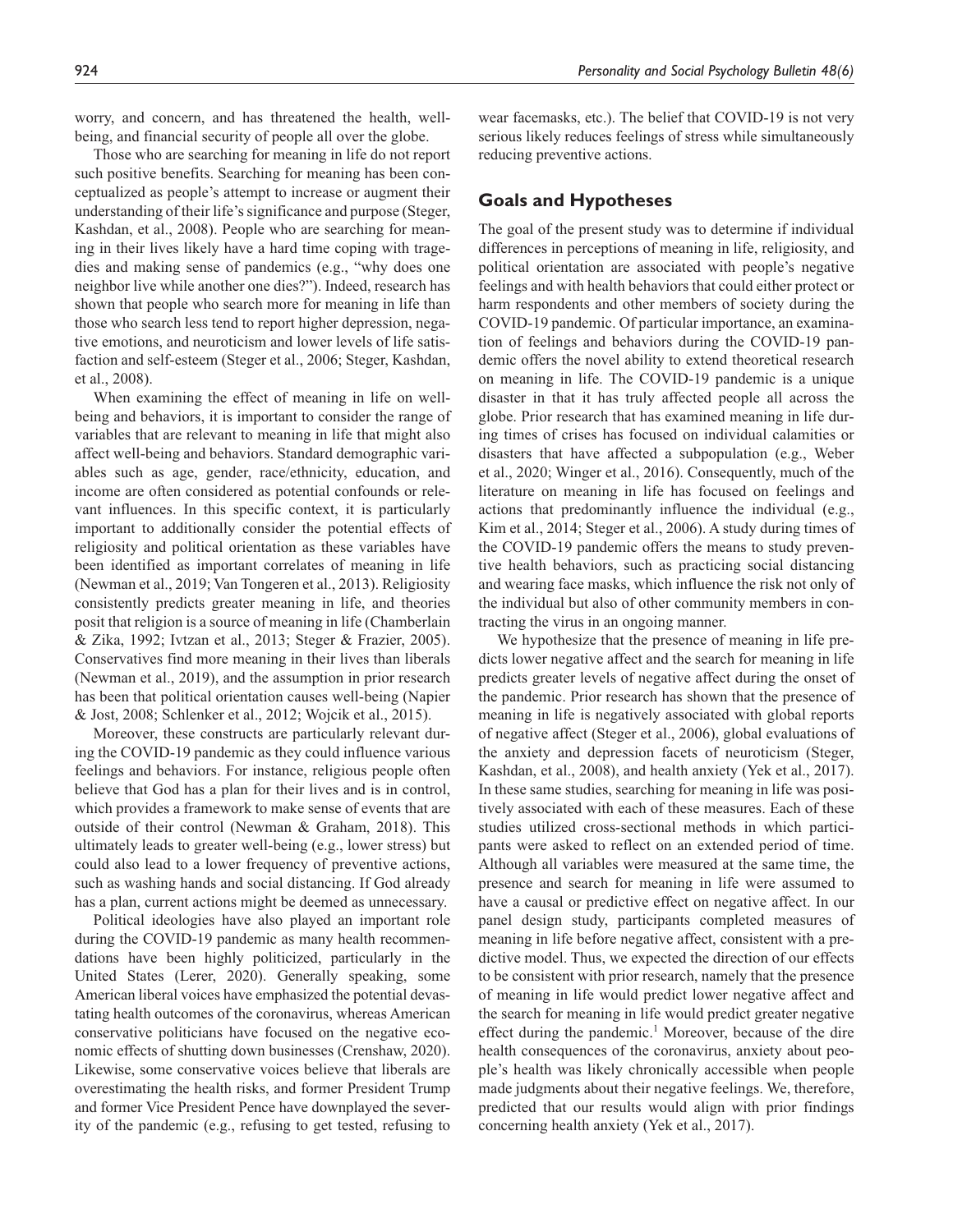We also hypothesized that the presence of meaning in life would predict greater adherence to social distancing behaviors and other behaviors that could influence their health and reduce the spread of the coronavirus. Prior research has shown that the presence of meaning in life is positively associated with better health and longevity (Boyle et al., 2009, 2010; Kim et al., 2013, 2014; Reker et al., 1987; Zika & Chamberlain, 1987). Purpose in life has been shown to predict higher rates of obtaining cholesterol tests, colonoscopies, prostate exams, and mammograms (Kim et al., 2014). These findings suggest that people who find meaning in their lives tend to care about their own health. In addition to protecting oneself from the coronavirus, social distancing behaviors could reduce the risk of others getting the virus. There are a few reasons why people who find meaning in their lives would engage in behaviors that could help protect others from the spread of the virus. The presence of meaning in life is positively related to the trust and altruism facets of the personality trait agreeableness and the discipline facet of the trait of conscientiousness (Steger, Kashdan, et al., 2008). The presence of meaning in life could also engender actions that focus on the well-being of other members of society because meaning in life entails a sense of coherence and connectedness to others (Costin & Vignoles, 2020; George & Park, 2016; Heintzelman et al., 2013; Martela & Steger, 2016). Focusing on other people should increase adherence to social distancing guidelines. Thus, we predicted the presence of meaning in life would predict higher levels of engagement in behaviors that would limit the spread of the coronavirus.

We were less certain about our predictions about the effect of searching for meaning in life on health behaviors. Some research suggests that searching for meaning would lead to laudable health behaviors. For example, searching for meaning in life is positively related to self-reports of self-sacrifice (Dugas et al., 2016) and heroism motivation (Igou et al., 2018). To the extent to which engagement in social distancing behaviors is viewed as sacrificial and heroic, we would expect searching for meaning in life to lead to behaviors that would benefit society. In addition, searching for meaning is negatively related to dogmatism (Steger, Kashdan, et al., 2008). Dogmatic beliefs might make people less likely to seriously consider the recommendations and advice from health experts. Thus, searching for meaning in life might lead to greater adherence to the rules.

Alternatively, searching for meaning in life might predict greater levels of risky or harmful behaviors. Those who search for meaning in life tend to score high in sensation seeking (Schumpe et al., 2020) and curiosity (Steger, Kashdan, et al., 2008). This means they might be more likely to dismiss warnings and engage in risky behaviors that involve close contact with other people. Furthermore, searching for meaning is negatively related to self-control (Li et al., 2019), which suggests that these individuals might find it hard to remain at home and social distance. In light of these fairly divergent findings, we examined the relationship

between searching for meaning in life and health behaviors in an exploratory manner.

## **Method**

## *Participants and Procedure*

We analyzed data from the Understanding America Study  $(\text{https://uasdata.usc.edu),}^2$  $(\text{https://uasdata.usc.edu),}^2$  $(\text{https://uasdata.usc.edu),}^2$  a nationally representative internet panel study conducted by the Center for Economic and Social Research at the University of Southern California. Participants were recruited based on various demographics of all household addresses in the United States used by Marketing Systems Groups. Households that do not have an internet connection have been provided with internet-connected tablets to ensure full coverage of the U.S. population. Questionnaires have been distributed to participants several times over the year, beginning in 2014. Each participant was compensated financially for their completion of a questionnaire.

Participants completed measures of meaning in life between December 2019 and early February 2020, before the coronavirus pandemic began to drastically influence the lives of Americans. Questions about political orientation were completed either prior to (from August to September 2018) or at the same time as the meaning in life questions. Questions about religiosity were also completed sometime before the onset of the pandemic (either from June 2015 to January 2016 or from February 2016 to early March 2020). Hence, their answers to these questions were not influenced by the events occurring *during* the coronavirus pandemic. During the pandemic, participants answered questions about their negative emotions and healthy preventive actions at three different time points, once in mid/late March 2020, as states were beginning to implement stay-at-home orders for non-essential workers, once in early/mid April 2020, and once again in late April/early May 2020, as some states began to reopen. They also answered questions about risky health behaviors that were only administered during the latter two time points.

The questions that pertain directly to people's experiences during the COVID-19 pandemic were distributed in three different waves. The first questionnaire was distributed on March 10, 2020, and participants were allowed to complete the questionnaire until March 31, 2020. Most participants (81.00%) completed the questionnaire sometime between March 10, 2020 and March 17, 2020. As reference points, California issued a stay-at-home order on March 19, 2020, and New York and Illinois followed on March 20, 2020. Many states followed shortly thereafter. The Centers for Disease Control and Prevention (CDC) recommended the use of face masks among the public on April 3, 2020.

Participants who completed the questionnaire in March were given the opportunity to complete two additional questionnaires in April and early May. The questionnaires in April were distributed to a random subset of approximately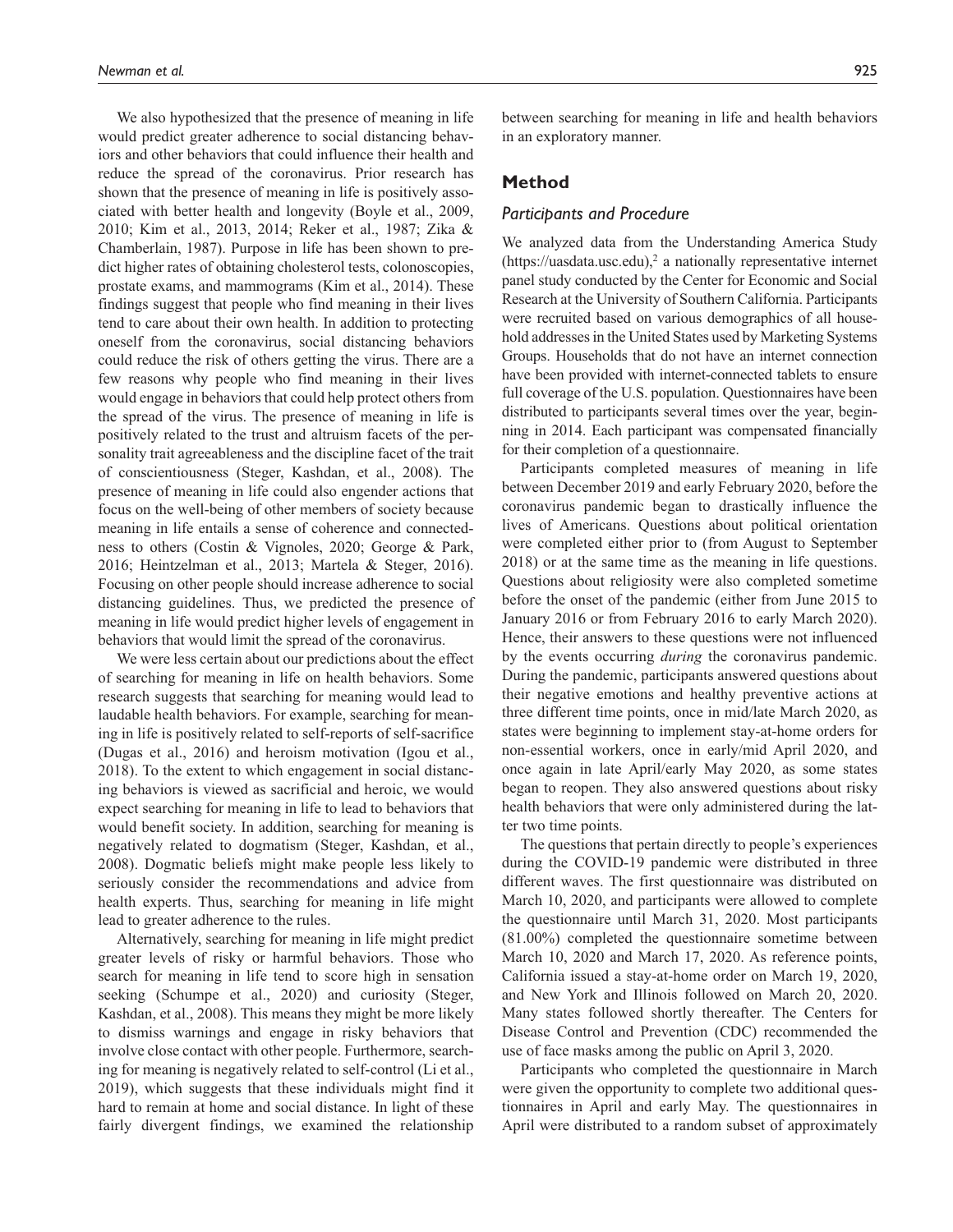**Table 1.** Demographics.

|                         | N     | %     |
|-------------------------|-------|-------|
| Gender                  |       |       |
| Male                    | 2,990 | 41.41 |
| Female                  | 4.230 | 58.59 |
| Age                     |       |       |
| 18–34 years old         | 1,503 | 20.84 |
| 35-54 years old         | 2,702 | 37.47 |
| 55-64 years old         | 1,455 | 20.17 |
| $65+$ years old         | 1,552 | 21.52 |
| Annual household income |       |       |
| $<$ US\$24.999          | 1,417 | 19.66 |
| US\$25.000-US\$49.999   | 1,534 | 21.29 |
| US\$50,000-US\$74,999   | 1,401 | 19.44 |
| US\$75,000-US\$99,999   | 996   | 13.82 |
| $US$100,000 +$          | 1858  | 25.78 |
| Education               |       |       |
| Low (HS or less)        | 1,612 | 22.30 |
| Medium (some college)   | 2,679 | 37.11 |
| High (college degree)   | 2,928 | 40.56 |
| Race/Ethnicity          |       |       |
| Non-Hispanic White      | 4.689 | 65.05 |
| Non-Hispanic Black      | 566   | 7.85  |
| Non-Hispanic Asian      | 363   | 5.04  |
| Hispanic/Latino         | 1204  | 16.70 |
| Other                   | 386   | 5.36  |
| Living with a partner   |       |       |
| Yes                     | 4,655 | 64.52 |
| No                      | 2,560 | 35.48 |

500 participants each day, from April 1, 2020 to April 14, 2020 and from April 15, 2020 to April 28, 2020. They were allowed to complete the questionnaire up until 2 weeks after the date they received it. The final responses were collected from some participants as late as May 12, 2020.

The numbers of participants who completed each questionnaire during the pandemic were 6,932 (March; questionnaire 1), 5,478 (early April; questionnaire 2), and 6,287 (late April/early May; questionnaire 3). Response rates were above 80% at each collection period. 5,230 participants completed all three questionnaires; 1,107 completed two questionnaires; and 973 completed one questionnaire. All participants who completed at least one of these questionnaires were included in the analyses ( $N = 7,220$ ;  $M_{\text{age}} =$ 49.85, *SD* = 16.23; 58.59% female). We had adequate power  $(.80)$  to detect small effects ( $r = .03$ ). See Table 1 for demographic details.

## *Measures*

As is common practice in panel studies, several of the constructs were measured with single items as opposed to traditional multi-item scales. Single item measures minimize participant burden, a serious concern in panel studies. Although single item measures have statistical limitations and cannot capture multiple facets of a construct, in comparison to their lengthier multi-item scales, single item measures of complex constructs in the well-being literature, such as life satisfaction and self-esteem, have been shown to perform reasonably well (Cheung & Lucas, 2014; Gardner et al., 1998; Robins et al., 2001).

The presence of meaning in life ("My life has a clear sense of purpose or meaning") and search for meaning in life ("I am searching for purpose or meaning in my life") were assessed with single items adapted from the Meaning in Life Questionnaire (Steger et al., 2006). Responses were recorded on a 7-point scale (1 = *absolutely untrue*, 7 = *absolutely true*). Prior research has shown that answers to questions from the Meaning in Life Questionnaire demonstrate reasonably high levels of stability over time (Steger & Kashdan, 2007). Thus, these questions can adequately measure these constructs as stable, individual differences. Political orientation was measured with the single item, "Regardless of your political registration or affiliation, where would you place yourself on the political spectrum from extremely liberal to extremely conservative?" with responses recorded on a 9-point scale (1 = *extremely liberal*, 9 = *extremely conservative*) with an additional option "I don't think of myself that way," coded as missing. Religiosity was assessed with two items: "How important is religion in your life?" with responses recorded on a 5-point scale (1 = *the most important thing*, 5 = *not at all important*, 6 = *do not know*) and "How often do you attend religious services besides weddings and funerals?" with responses recorded on a 6-point scale  $(1 = \text{daily}, 2 = \text{multiple times a week}, 3 = \text{once a})$ *week*, 4 = *one to two times a month*, 5 = *less than once a month*, 6 = *never*, 7 = *do not know*). Scores were reverse coded such that higher scores indicated greater levels of religiosity. Each item was standardized and the average of the two standardized scores was computed. Additional demographic variables included age, gender, income, education, race/ethnicity, and living with a partner.

To measure negative affect during the COVID-19 pandemic, participants were asked how often they have been bothered by any of the following problems over the past 2 weeks: "Feeling nervous, anxious, or on edge," "Not being able to stop or control worrying," "Feeling down, depressed, or hopeless," and "Little interest or pleasure in doing things." Responses were recorded on a 4-point scale (1 = *not at all*, 2  $=$  *several days*,  $3 =$  *more than half the days*,  $4 =$  *nearly every day*). These items were aggregated to form a composite score ( $\alpha$  time 1 = .89;  $\alpha$  time 2 = .88;  $\alpha$  time 3 = .90).

Participants were also asked about 15 behaviors that could influence the health of the individual and others in society. Ten of these behaviors are considered beneficial, such as washing hands with soap, wearing a face mask, canceling or postponing air travel for work or pleasure, and avoiding public spaces, gatherings, or crowds, whereas five of these behaviors can be considered more risky, such as hosting friends, attending large gatherings, and coming into close contact with someone they do not live with (see Table 4). For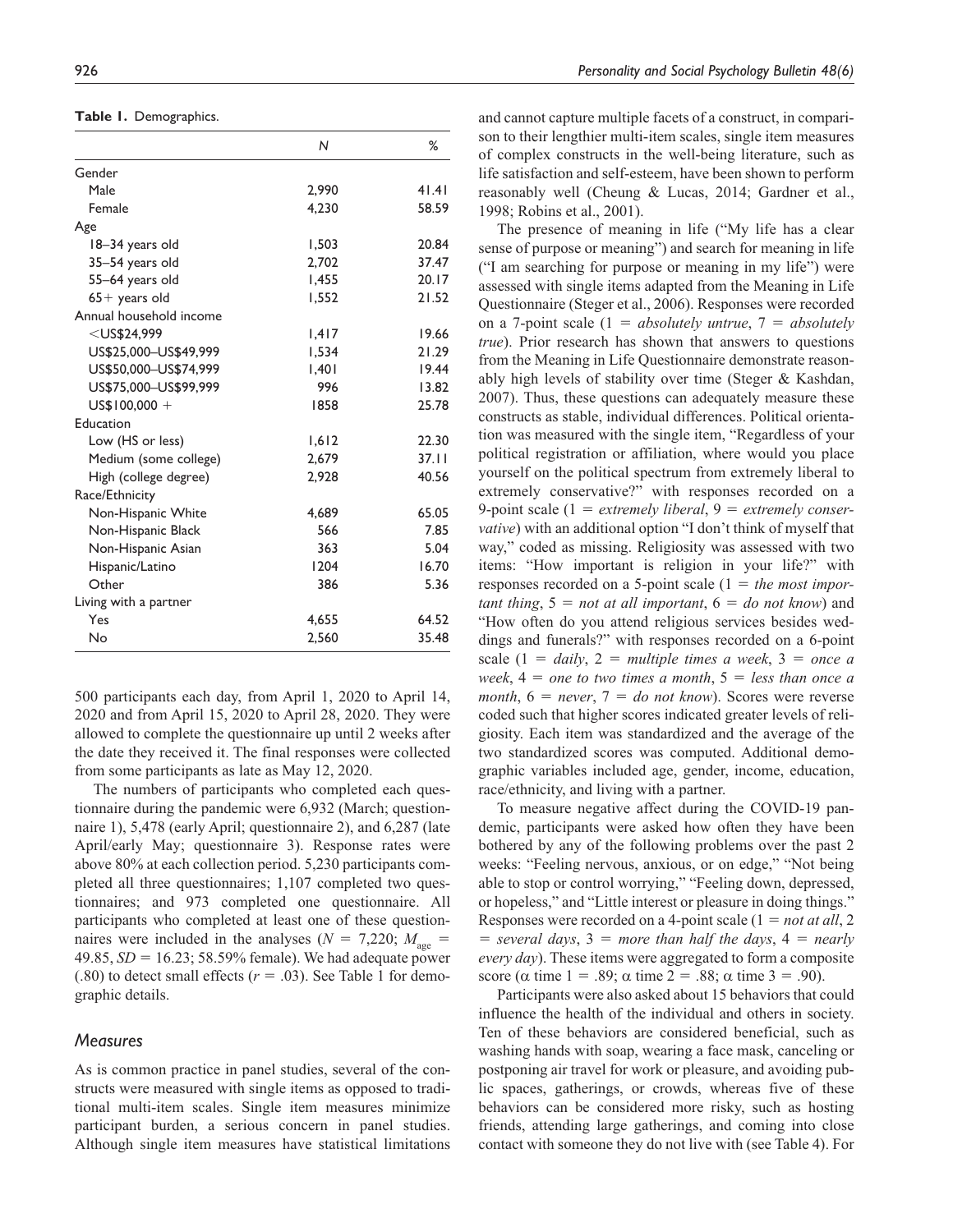the preventive or helpful behaviors, participants were asked which of the behaviors they had done in the last 7 days to keep themselves safe from the coronavirus. (The suffix "in addition to what they normally do" was added in the instructions in the first wave only.) For the potentially risky behaviors, participants were asked which of the behaviors they had done in the last 7 days. Responses were yes or no (unsure was included as an option for the second and third questionnaires only<sup>3</sup>). We ran a series of exploratory factor analyses for categorical data for each wave using the psych package in *R* (Revelle, 2016). Based on these analyses, we created two continuous composite scores (one for preventive health behaviors and one for risky health behaviors) by averaging the dichotomous items. The exact wording of the behaviors and a complete description of these analyses can be found in the Supplemental Materials.

## **Results**

### *Analytic Plan*

We first ran a series of preliminary analyses by examining the correlations between all variables that were measured once (presence of meaning in life, search for meaning in life, religiosity, political orientation, and demographics) and all variables that were measured more than once (negative affect, preventive behaviors, and risky behaviors). We also examined the amount of within- and between-person variation in those variables that were measured multiple times. Our primary analyses addressed the between-person, prospective relationships between the meaning in life variables (presence and search) and average levels of negative feelings, preventive health behaviors (e.g., wearing a face mask, washing hands with soap, social distancing), and potentially risky health behaviors (e.g., hosting friends, going to a bar) assessed during the COVID-19 pandemic. We examined these relationships with and without controlling for demographic variables, political orientation, and religiosity. Because of the relevance of religiosity and political orientation, our secondary analyses examined the relationships between religiosity and political orientation and average levels of negative feelings and health behaviors during this time (both with and without controlling for additional demographic variables).

To address the primary and secondary analyses, we used multilevel modeling to account for the nested data structure (time periods nested within participants) and used the *lme4* package in *R* (Bates et al., 2015). In separate models, negative affect, preventive health behaviors, and risky health behaviors were entered as outcome measures. At Level 2, the between-person level, the presence of meaning in life and search for meaning in life were entered as predictors in separate models. These variables were standardized to aid in interpretation.

Level 1:  $y_{ij}$  (outcome) =  $\beta_{0j} + r_{ij}$ Level 2:  $\beta_{0j} = \gamma_{00} + \gamma_{01}$  (meaning in life) +  $u_{0j}$ 

Standard demographic variables, religiosity, and political orientation were similarly entered at Level 2 as control variables in subsequent models. Next, we created similar models in which religiosity and political orientation were predictors at Level 2 in separate models. Standard demographic variables were entered as controls in subsequent models.4

## *Preliminary Analyses*

The correlations between all variables can be found in Table 2. We also highlight some of the key relationships between the two measures of meaning in life (presence and search), religiosity, and political orientation here. Conservatives were more likely to be religious than liberals,  $r(5174) = .37$ ,  $t = 28.67$ , *p* < .001; conservatives also reported greater presence of meaning in life, *r*(5193) = .14, *t* = 10.14, *p* < .001, and less search for meaning in life,  $r(5195) = -.19$ ,  $t = 13.70$ ,  $p < .001$  than liberals. Similarly, religiosity was positively related to presence of meaning,  $r(5870) = .24$ ,  $t = 18.82$ ,  $p < .001$ , and negatively related to search for meaning,  $r(5873) = -.08$ ,  $t =$ 6.07,  $p < .001$ . Presence and search for meaning in life were negatively related, *r*(6136) = −.20, *t* = 15.76, *p* < .001. These analyses replicate the findings reported in prior research (Newman et al., 2019; Oishi & Diener, 2014; Steger & Frazier, 2005; Steger et al., 2006).<sup>5</sup>

Moreover, the presence of meaning in life was positively related to age and income, replicating previous findings that have measured meaning in life with validated, lengthier scales (Steger, Oishi, & Kashdan, 2009; Ward & King, 2016). The replication of these relationships indicates that the single-item measures demonstrate adequate convergent validity, and thus bolster our confidence in the veracity of the subsequent analyses conducted to test our primary hypotheses.

In a series of unconditional or null multilevel models, we examined the ICCs of negative affect, preventive health behaviors, and risky health behaviors. The ICC is the ratio of between-person variance over total variance (between plus within). The ICCs for negative affect, preventive health behaviors, and risky health behaviors were .65 (.35 between-person variance, .19 within-person variance), .16 (.01 between-person variance, .07 within-person variance), and .56 (.02 between-person variance, .02 within-person variance), respectively. More than half of the variance of negative affect and risky health behaviors occurred between-persons. Although most of the variance of preventive health behaviors occurred within-persons, there was enough between-person variance to examine between-person relationships.

#### *Primary Analyses*

Moving to our primary analyses, we examined the relationships between (a) levels of presence of meaning in life and search for meaning in life and (b) average levels of negative affect, preventive behaviors, and risky health behaviors. The results are presented in the top portion of Table 3. To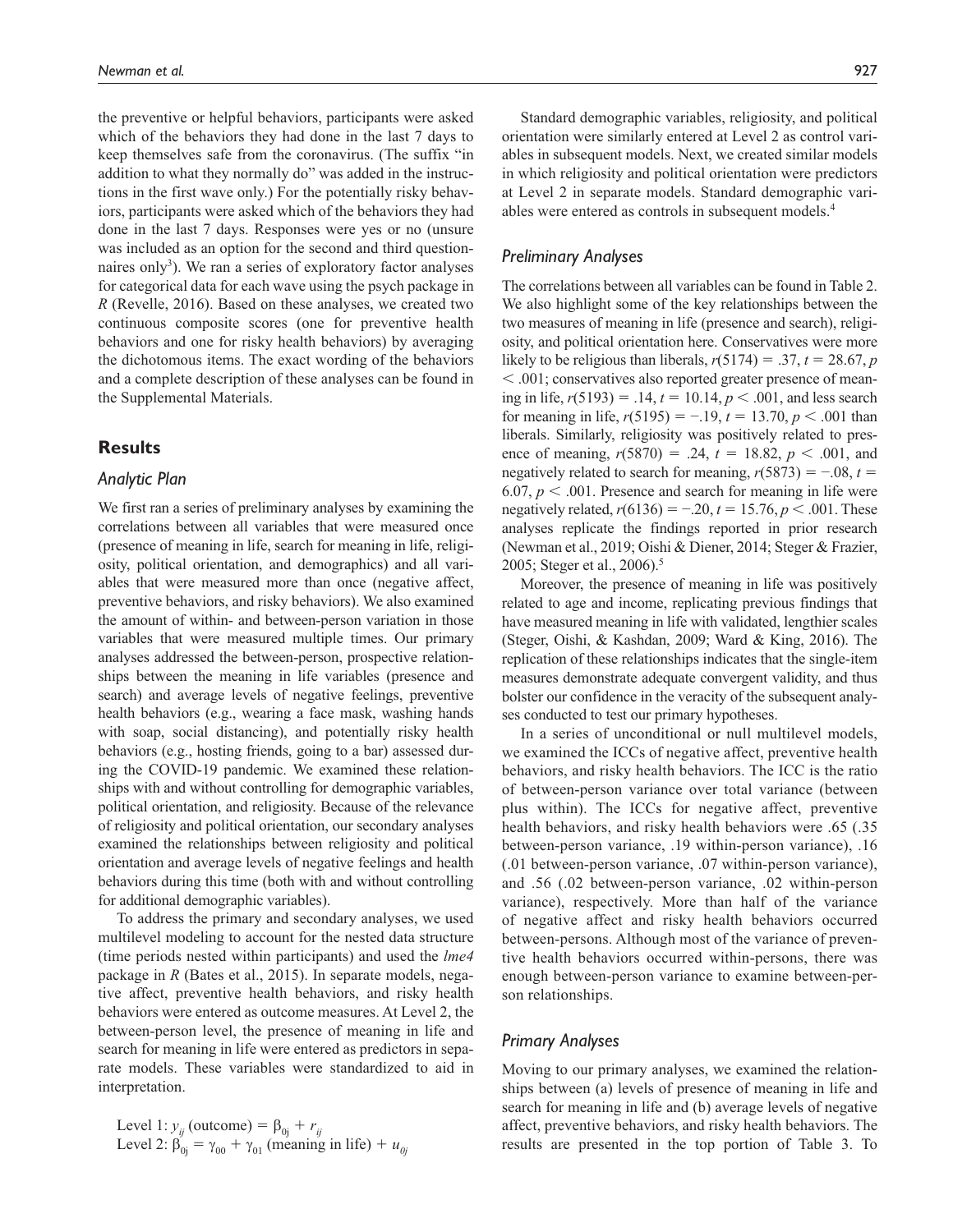| Variable                                                                                                                                  | z              | ξ              | S                 | ರ  | $\omega_{\textrm{u-cat}}$                                                                                                                                                                                                                                          |                    | 2                                       | m                                                                                                                                                                                                                                                                                                                   | 4                                                                                                                             | LN                                                                                                                                                                         | ∾                                                                                                               | N                                                                                                               | ∞       | ó       | $\subseteq$ | $=$                           | $\overline{a}$     | $\tilde{=}$ | $\overline{4}$ |
|-------------------------------------------------------------------------------------------------------------------------------------------|----------------|----------------|-------------------|----|--------------------------------------------------------------------------------------------------------------------------------------------------------------------------------------------------------------------------------------------------------------------|--------------------|-----------------------------------------|---------------------------------------------------------------------------------------------------------------------------------------------------------------------------------------------------------------------------------------------------------------------------------------------------------------------|-------------------------------------------------------------------------------------------------------------------------------|----------------------------------------------------------------------------------------------------------------------------------------------------------------------------|-----------------------------------------------------------------------------------------------------------------|-----------------------------------------------------------------------------------------------------------------|---------|---------|-------------|-------------------------------|--------------------|-------------|----------------|
| I negative affect                                                                                                                         | 6,894          |                | $\overline{5}$    | 89 |                                                                                                                                                                                                                                                                    |                    |                                         |                                                                                                                                                                                                                                                                                                                     |                                                                                                                               |                                                                                                                                                                            |                                                                                                                 |                                                                                                                 |         |         |             |                               |                    |             |                |
| T2 negative affect                                                                                                                        | 5,458          | $\frac{66}{1}$ | 0.76              | 88 |                                                                                                                                                                                                                                                                    | $\overline{\circ}$ |                                         |                                                                                                                                                                                                                                                                                                                     |                                                                                                                               |                                                                                                                                                                            |                                                                                                                 |                                                                                                                 |         |         |             |                               |                    |             |                |
| T3 negative affect                                                                                                                        | 5,264          | .59            | 0.74              | 9Ó |                                                                                                                                                                                                                                                                    |                    |                                         |                                                                                                                                                                                                                                                                                                                     |                                                                                                                               |                                                                                                                                                                            |                                                                                                                 |                                                                                                                 |         |         |             |                               |                    |             |                |
| [1] preventative behaviors                                                                                                                | 6,822          | $\overline{4}$ | 0.28              |    |                                                                                                                                                                                                                                                                    |                    |                                         |                                                                                                                                                                                                                                                                                                                     |                                                                                                                               |                                                                                                                                                                            |                                                                                                                 |                                                                                                                 |         |         |             |                               |                    |             |                |
| T2 preventative behaviors                                                                                                                 | 5,463          | 0.70           | 0.21              |    | 95559                                                                                                                                                                                                                                                              |                    |                                         |                                                                                                                                                                                                                                                                                                                     |                                                                                                                               |                                                                                                                                                                            |                                                                                                                 |                                                                                                                 |         |         |             |                               |                    |             |                |
| [3 preventative behaviors                                                                                                                 | 6,260          | 0.68           | 0.22              |    |                                                                                                                                                                                                                                                                    |                    |                                         |                                                                                                                                                                                                                                                                                                                     | <u>; x</u>                                                                                                                    |                                                                                                                                                                            |                                                                                                                 |                                                                                                                 |         |         |             |                               |                    |             |                |
| T2 risky behaviors                                                                                                                        | 5,463          | 0.16           | 0.20              |    |                                                                                                                                                                                                                                                                    |                    |                                         |                                                                                                                                                                                                                                                                                                                     |                                                                                                                               |                                                                                                                                                                            | $\frac{4}{1}$                                                                                                   |                                                                                                                 |         |         |             |                               |                    |             |                |
| T3 risky behaviors                                                                                                                        | 6,262          | 0.18           | 0.21              |    |                                                                                                                                                                                                                                                                    |                    |                                         |                                                                                                                                                                                                                                                                                                                     |                                                                                                                               |                                                                                                                                                                            |                                                                                                                 | 56.                                                                                                             |         |         |             |                               |                    |             |                |
| Presence of meaning in life                                                                                                               | 6,139          | 5.16           | 1.43              |    |                                                                                                                                                                                                                                                                    |                    |                                         |                                                                                                                                                                                                                                                                                                                     |                                                                                                                               |                                                                                                                                                                            |                                                                                                                 |                                                                                                                 | $-0.3$  |         |             |                               |                    |             |                |
| Search for meaning in life                                                                                                                | 6,143          | $\frac{1}{4}$  | $\frac{1}{8}$     |    |                                                                                                                                                                                                                                                                    | 3.83558778         | $15 - 5$ 5 5 6 9 $\frac{1}{2}$ $13 - 7$ | $\frac{1}{4}$ $\frac{3}{4}$ $\frac{3}{8}$ $\frac{3}{8}$ $\frac{3}{8}$ $\frac{3}{8}$ $\frac{3}{8}$ $\frac{3}{8}$ $\frac{3}{8}$ $\frac{3}{8}$ $\frac{3}{8}$ $\frac{3}{8}$ $\frac{3}{8}$ $\frac{3}{8}$ $\frac{3}{8}$ $\frac{3}{8}$ $\frac{3}{8}$ $\frac{3}{8}$ $\frac{3}{8}$ $\frac{3}{8}$ $\frac{3}{8}$ $\frac{3}{8}$ | $\frac{1}{x}$ $\frac{1}{y}$ $\frac{1}{z}$ $\frac{1}{z}$ $\frac{1}{z}$ $\frac{1}{z}$ $\frac{1}{z}$ $\frac{1}{z}$ $\frac{1}{z}$ | $5, \frac{4}{1}$ $\frac{4}{1}$ $\frac{1}{1}$ $\frac{1}{1}$ $\frac{3}{1}$ $\frac{8}{1}$ $\frac{8}{1}$ $\frac{8}{1}$ $\frac{8}{1}$ $\frac{8}{1}$ $\frac{4}{1}$ $\frac{4}{1}$ | $\frac{9}{1}$ $\frac{9}{1}$ $\frac{8}{1}$ $\frac{8}{1}$ $\frac{9}{1}$ $\frac{1}{1}$ $\frac{1}{1}$ $\frac{8}{1}$ | $\frac{5}{3}$ $\frac{5}{3}$ $\frac{5}{3}$ $\frac{5}{3}$ $\frac{5}{3}$ $\frac{6}{3}$ $\frac{5}{3}$ $\frac{6}{3}$ | CO.     | $-20$   |             |                               |                    |             |                |
| Religiosity                                                                                                                               | 6,829          | $-0.01$        | $\overline{6}$ .0 | 80 |                                                                                                                                                                                                                                                                    |                    |                                         |                                                                                                                                                                                                                                                                                                                     |                                                                                                                               |                                                                                                                                                                            |                                                                                                                 |                                                                                                                 | Ş       |         |             |                               |                    |             |                |
| Conservatism                                                                                                                              | 5,424          | $\frac{1}{5}$  | 2.22              |    |                                                                                                                                                                                                                                                                    | $-20$              |                                         |                                                                                                                                                                                                                                                                                                                     |                                                                                                                               |                                                                                                                                                                            |                                                                                                                 |                                                                                                                 | 든       |         |             |                               |                    |             |                |
| Age                                                                                                                                       |                | 49.85          | 16.23             |    |                                                                                                                                                                                                                                                                    | $-19$              | $-20$                                   |                                                                                                                                                                                                                                                                                                                     | $\frac{1}{4}$ $\frac{1}{4}$ $\frac{1}{8}$ $\frac{1}{8}$ $\frac{1}{9}$                                                         |                                                                                                                                                                            |                                                                                                                 |                                                                                                                 |         | 3.42328 |             | $\frac{1}{2}$ = $\frac{1}{2}$ | $\frac{6}{1}$      |             |                |
| Income                                                                                                                                    | 7,212<br>7,206 | 72,583         | ,660              |    |                                                                                                                                                                                                                                                                    | $-12$              |                                         |                                                                                                                                                                                                                                                                                                                     |                                                                                                                               |                                                                                                                                                                            |                                                                                                                 |                                                                                                                 | $-0.02$ |         |             |                               | $\overline{\circ}$ | So          |                |
| Education                                                                                                                                 | 7,219          | 2.18           | 0.77              |    |                                                                                                                                                                                                                                                                    | †č.                | ς-                                      |                                                                                                                                                                                                                                                                                                                     |                                                                                                                               |                                                                                                                                                                            | $\equiv$                                                                                                        | $-06$                                                                                                           | ₹.      |         |             | $-0.4$                        | $\frac{4}{1}$      | S           | $\ddot{ }$     |
| Note. $TI = time + (March)$ , $T2 = time 2$ (early April), $T3 = time$<br>continuous variables were calculated with Cronbach's alpha, and |                |                |                   |    | 3 (late April/early May). Reliability estimates are presented for variables that consisted of more than one item. Reliability estimates of<br>reliability estimates of dichotomous variables were calculated with categorical omega as recommended by Flora (2020) |                    |                                         |                                                                                                                                                                                                                                                                                                                     |                                                                                                                               |                                                                                                                                                                            |                                                                                                                 |                                                                                                                 |         |         |             |                               |                    |             |                |

| I                                         |
|-------------------------------------------|
| )<br>!<br>:                               |
|                                           |
| $\overline{a}$                            |
| $\ddot{\phantom{a}}$<br>$\frac{1}{2}$     |
| $\frac{1}{3}$<br>j                        |
| $\frac{1}{2}$                             |
|                                           |
| $\cdots$ and $\cdots$<br>.<br>.<br>.<br>. |
|                                           |
|                                           |
|                                           |
| I                                         |
| ⇒ Dost → Distant →<br>Tahle               |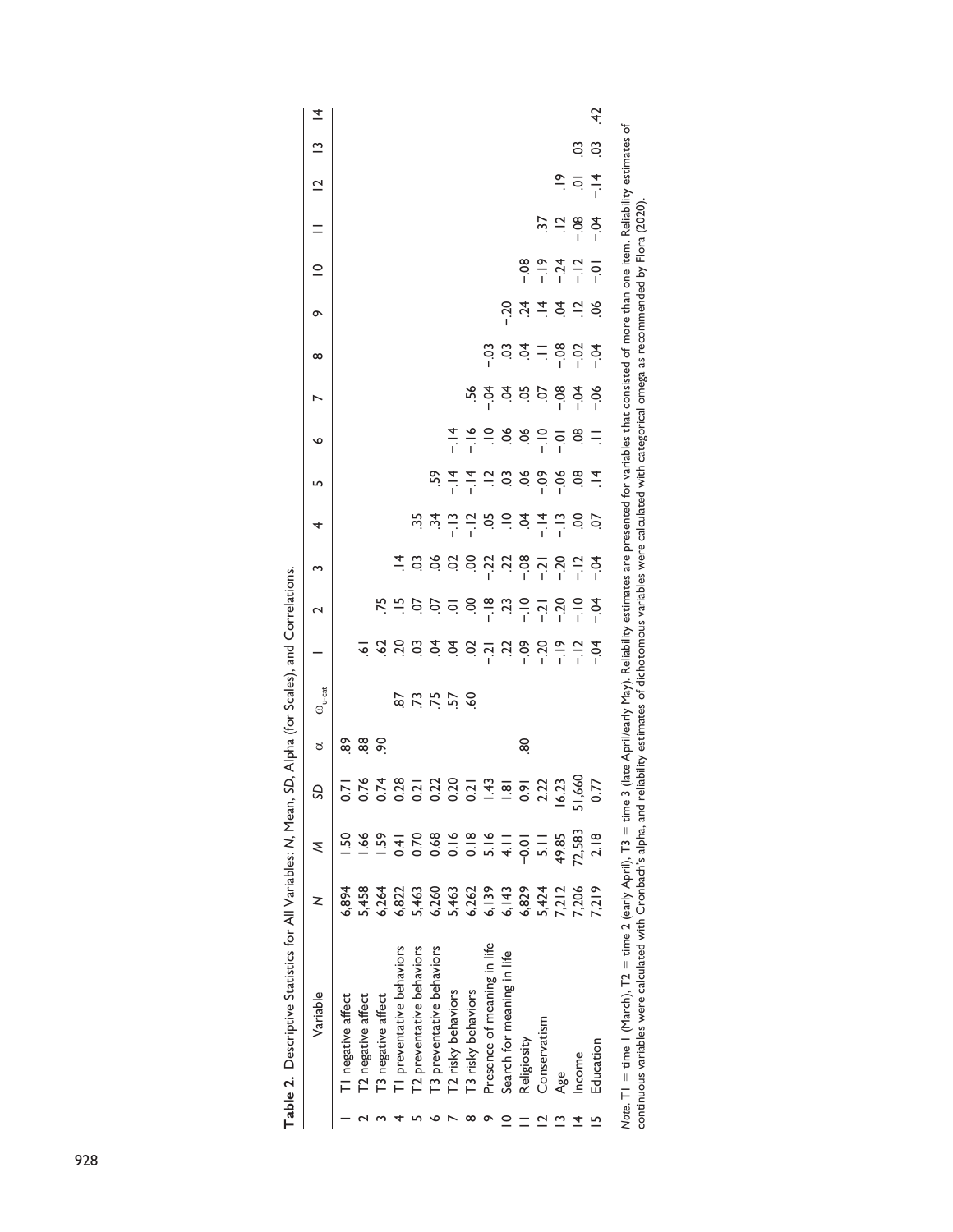|                                |        |                 |         |                   |        |       | <b>Outcome Variables</b>             |               |        |      |                        |                    |
|--------------------------------|--------|-----------------|---------|-------------------|--------|-------|--------------------------------------|---------------|--------|------|------------------------|--------------------|
|                                |        | Negative Affect |         |                   |        |       | <b>Preventative Health Behaviors</b> |               |        |      | Risky Health Behaviors |                    |
| <b>Level 2 Variables</b>       | b      | t               | Þ       | $r_b^{(\dagger)}$ | b      | t     | Þ                                    | $r_{h}^{(f)}$ | b      | t    | Þ                      | $r_b^{(\text{f})}$ |
| Presence of meaning in life    |        |                 |         |                   |        |       |                                      |               |        |      |                        |                    |
| No controls                    | $-.15$ | 18.22           | < 0.01  | .25               | .02    | 7.78  | < 0.01                               | .18           | $-.01$ | 2.86 | .004                   | .05                |
| With demographic controls only | $-.13$ | 16.84           | < 0.01  |                   | .01    | 5.93  | < 0.01                               |               | $-.00$ | 1.72 | .086                   |                    |
| With all controls              | $-.12$ | 13.27           | < 0.01  |                   | .01    | 4.13  | < 0.01                               |               | $-.01$ | 2.52 | .012                   |                    |
| Search for meaning in life     |        |                 |         |                   |        |       |                                      |               |        |      |                        |                    |
| No controls                    | 16.    | 19.62           | < 0.01  | .27               | .01    | 6.06  | < 0.01                               | .14           | .01    | 2.65 | .008                   | .04                |
| With demographic controls only | . 12   | 14.99           | < 0.01  |                   | .01    | 4.03  | $<$ .001                             |               | .00    | 1.10 | .271                   |                    |
| With all controls              | .H     | 12.53           | < 0.001 |                   | 0١.    | 3.25  | .001                                 |               | .01    | 1.97 | .049                   |                    |
| Religiosity                    |        |                 |         |                   |        |       |                                      |               |        |      |                        |                    |
| No controls                    | $-.07$ | 8.75            | < 0.01  | .12               | .01    | 5.18  | < 0.01                               | .11           | .01    | 3.53 | < 0.01                 | .05                |
| With demographic controls      | $-.06$ | 7.53            | < 0.01  |                   | .01    | 4.66  | < 0.01                               |               | .01    | 4.78 | < 0.01                 |                    |
| Political conservatism         |        |                 |         |                   |        |       |                                      |               |        |      |                        |                    |
| No controls                    | $-.15$ | 17.82           | < 0.01  | .26               | $-.03$ | 10.69 | < 0.01                               | .27           | .02    | 7.65 | < 0.01                 | .13                |
| With demographic controls      | $-.13$ | 14.82           | < 0.001 |                   | $-.02$ | 6.47  | < 0.01                               |               | .02    | 8.72 | < 0.01                 |                    |

**Table 3.** Relationships Between (1) Presence of Meaning in Life, Search for Meaning in Life, Religiosity, and Political Orientation and (2) Average Scores of Negative Affect, Preventive Health Behaviors, and Risky Health Behaviors.

*Note*. Demographic controls included age, gender, race/ethnicity, household income, and education. Models with all controls additionally included religiosity and political orientation. Because religiosity and political orientation are presumed to be causes of presence and search for meaning in life, we did not control for them in the secondary analyses presented in the bottom portion of this table. Confidence intervals are provided in Supplemental Table 2. Effect size estimates were calculated using a method explained by Rights and Sterba (2019). The  $r_b^{(\mathsf{f})}$  statistic is analogous to the square root of the reduction in variance method initially described by Raudenbush and Bryk (2002), akin to a correlation.

understand these results more easily, we also divided each predictor variable roughly into thirds, and we present the proportion of participants within each third who responded with a "yes" to each specific behavior during a given or typical week during the pandemic (see Table 4).

The presence of meaning in life predicted less negative affect, whereas searching for meaning in life predicted more negative affect during the pandemic. These relationships were significant with and without controls. The presence of meaning in life predicted a higher frequency of preventive health behaviors, such as washing hands with soap and canceling social activities, and was negatively related to risky health behaviors, such as hosting friends and having close contact with people they do not live with.

To illustrate the magnitude of these effects, we present a few examples of the differences in the percentages of people at different levels of meaning in life who reported engaging in a particular behavior during a given or typical week of data collection during the pandemic. For example, 56% of those who marked a score of 2 ("mostly untrue") of the presence of meaning in life question ("My life has a clear sense of purpose or meaning") canceled their social plans during a given week, whereas 64% of those who marked a score of 6 ("mostly true") out of 7 canceled their social plans during a given week, a difference of roughly 8%. Considering the continuous nature of the scale, for every one-point increase in the raw score of presence of meaning in life, the number of people who canceled social plans during a given week

increased by 2.00%. The difference in coming into close contact with someone they do not live with between those at the very extremes of the scale translated into a 10% difference (45% of those at the low end vs. 35% of those at the high end). That is, for every one-point increase in the raw score of the presence of meaning in life, the percentage of people who did not come into close contact with someone they do not live with increased by 1.34%. Thus, people who found more meaning in life before the pandemic (as opposed to those who found less meaning in life) engaged in behaviors during the pandemic that could protect them from getting infected with the coronavirus and they refrained from potentially dangerous activities that could increase either their risk of becoming infected or their risk of infecting others.

Searching for meaning in life was positively related to preventive healthy behaviors, such as canceling social activities and working from home. For instance, approximately 23% of those on the low end of the scale ("mostly untrue") reported canceling travel for work during a typical week compared with roughly 30% of those at the high end of the scale ("mostly true"). Interpreted in a continuous manner, for every one-point increase in the raw score of searching for meaning in life, the percentage of people who reported canceling travel for work during a typical week increased by 1.21%. However, searching for meaning in life also predicted increases in potentially risky behaviors, such as visiting at a friend's residence. Thus, searching for meaning in life was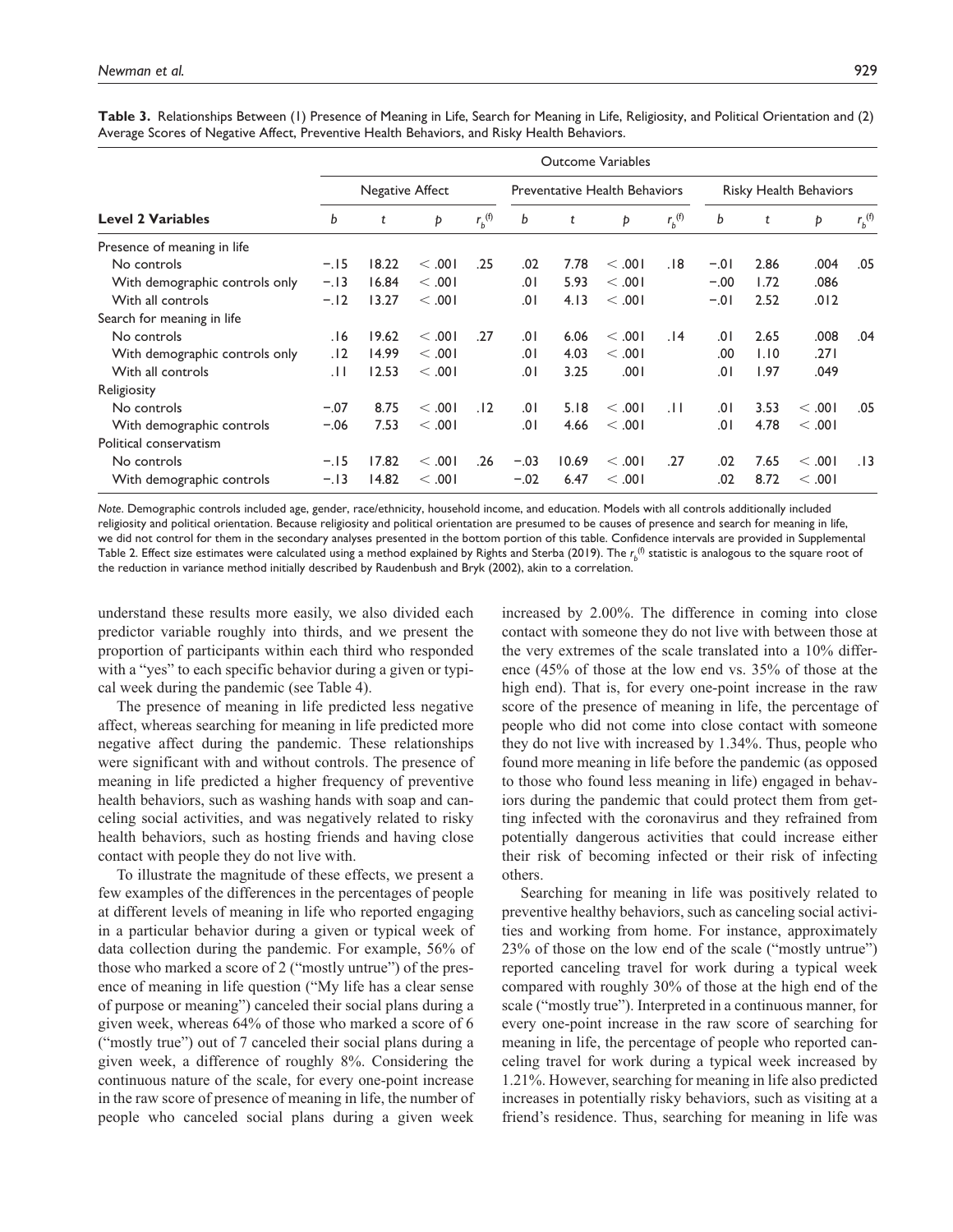|                                                                                                                                                                                                                                                                                                                                                                                                                                                                                                                                                                                                                                                                                                                                                                                                                                                                                                                                                                                                                                                |                       | Presence of Meaning |                             |                   | Search for Meaning   |                 |                          | Religiosity        |                 |                         | Political Orientation         |                                           |
|------------------------------------------------------------------------------------------------------------------------------------------------------------------------------------------------------------------------------------------------------------------------------------------------------------------------------------------------------------------------------------------------------------------------------------------------------------------------------------------------------------------------------------------------------------------------------------------------------------------------------------------------------------------------------------------------------------------------------------------------------------------------------------------------------------------------------------------------------------------------------------------------------------------------------------------------------------------------------------------------------------------------------------------------|-----------------------|---------------------|-----------------------------|-------------------|----------------------|-----------------|--------------------------|--------------------|-----------------|-------------------------|-------------------------------|-------------------------------------------|
|                                                                                                                                                                                                                                                                                                                                                                                                                                                                                                                                                                                                                                                                                                                                                                                                                                                                                                                                                                                                                                                | $\sim$                | Σi<br>Μ             | 소<br>도                      | $\sim$            | ΣiΑ                  | 소<br>도          | $\overline{\phantom{0}}$ | Σi<br>Σ            | 신호<br>고         | م<br>تا                 | Mod                           | Cons                                      |
| Category range                                                                                                                                                                                                                                                                                                                                                                                                                                                                                                                                                                                                                                                                                                                                                                                                                                                                                                                                                                                                                                 | $\overline{1}$        | S                   | $-2$                        | $\sqrt{-}$        | $\overline{+}$       | $-2$            | $-50$                    |                    | 56              | $\sqrt{2}$              | $\overline{+}$                | $7 - 9$                                   |
| N in each group                                                                                                                                                                                                                                                                                                                                                                                                                                                                                                                                                                                                                                                                                                                                                                                                                                                                                                                                                                                                                                | 1,744                 | 1,485               | 2,910                       | 2.042             | 2.712                | 1,389           | 2.584                    | 1,995              | 2,250           | 1,574                   | 2,032                         | 1,818                                     |
| Outcome variable<br>Negative affect                                                                                                                                                                                                                                                                                                                                                                                                                                                                                                                                                                                                                                                                                                                                                                                                                                                                                                                                                                                                            | 1.76                  | $-60$               | $-45$                       | $\frac{1}{4}$     | <b>1.59</b>          | $\frac{80}{2}$  | $-64$                    | <b>1.59</b>        | <b>9F1</b>      | 1.76                    | <b>1.58</b>                   | $\frac{40}{1}$                            |
| Preventative health behaviors                                                                                                                                                                                                                                                                                                                                                                                                                                                                                                                                                                                                                                                                                                                                                                                                                                                                                                                                                                                                                  |                       |                     |                             |                   |                      |                 |                          |                    |                 |                         |                               |                                           |
| Worn a mask or other face covering                                                                                                                                                                                                                                                                                                                                                                                                                                                                                                                                                                                                                                                                                                                                                                                                                                                                                                                                                                                                             | 4                     | 4                   | 45                          | 43                | 4                    | 42              | ᢡ                        | 4                  | 45              | Ҿ                       | 47                            | 39                                        |
| Washed your hands with soap or used hand sanitizer several times per day                                                                                                                                                                                                                                                                                                                                                                                                                                                                                                                                                                                                                                                                                                                                                                                                                                                                                                                                                                       | $\overline{\circ}$    | $\frac{5}{4}$       |                             |                   | 93.26                | 54              | 93                       |                    | 95              | $\frac{5}{4}$           |                               | $\ddot{\theta}$                           |
| Canceled or postponed air travel for work                                                                                                                                                                                                                                                                                                                                                                                                                                                                                                                                                                                                                                                                                                                                                                                                                                                                                                                                                                                                      | $\tilde{\mathcal{L}}$ | 26                  | $95$<br>$29$                | $5\frac{3}{11}$   |                      | $\overline{m}$  | $\overline{24}$          | 3, 28              | 29              | $\frac{28}{2}$          | 34.8                          | 23                                        |
| Canceled or postponed air travel for pleasure                                                                                                                                                                                                                                                                                                                                                                                                                                                                                                                                                                                                                                                                                                                                                                                                                                                                                                                                                                                                  | 4                     | $\frac{8}{4}$       | $\overline{5}$              | $\frac{4}{6}$     | $\frac{48}{5}$       | Σò              | 45                       | $\overline{2}$     | $\overline{5}$  | $\frac{8}{4}$           |                               | $\frac{4}{6}$                             |
| Canceled or postponed work or school activities                                                                                                                                                                                                                                                                                                                                                                                                                                                                                                                                                                                                                                                                                                                                                                                                                                                                                                                                                                                                |                       | 35                  | $\ddot{3}$                  | $\ddot{3}$        | $\ddot{5}$           | $\overline{+}$  | $\ddot{3}$               | 378                | 39              | $\overline{+}$          | 3, 3, 3, 5                    |                                           |
| Canceled or postponed personal or social activities                                                                                                                                                                                                                                                                                                                                                                                                                                                                                                                                                                                                                                                                                                                                                                                                                                                                                                                                                                                            | 37.57                 | $\ddot{\circ}$      | $\ddot{A}$                  | $\ddot{\text{o}}$ | $\ddot{\mathcal{S}}$ | $\mathcal{C}$   | 60                       |                    | -65             | $\ddot{6}$              |                               |                                           |
| Avoided contact with people who could be high-risk                                                                                                                                                                                                                                                                                                                                                                                                                                                                                                                                                                                                                                                                                                                                                                                                                                                                                                                                                                                             | $\ddot{v}$            | Ľ.                  | .78                         | .76               | .76                  | $\overline{r}$  | .75                      |                    | $\overline{r}$  | $\overline{r}$          |                               | $\frac{1}{2}$ $\frac{1}{2}$ $\frac{1}{2}$ |
| Avoided public spaces, gatherings, or crowds                                                                                                                                                                                                                                                                                                                                                                                                                                                                                                                                                                                                                                                                                                                                                                                                                                                                                                                                                                                                   | ΣŚ.                   | $\overline{78}$     | ξT,                         | 5.5               | Ľ.                   | $\overline{78}$ | .78                      | 17.89              | $\overline{78}$ | $rac{2}{2}$ $rac{1}{2}$ | P. 99                         | $74$ $-66$                                |
| Avoided eating at restaurants                                                                                                                                                                                                                                                                                                                                                                                                                                                                                                                                                                                                                                                                                                                                                                                                                                                                                                                                                                                                                  | 66                    | $\frac{8}{9}$       | $\mathcal{S}^{\mathcal{S}}$ |                   | 67                   | $\frac{8}{9}$   | $\frac{8}{9}$            |                    | 69              |                         |                               |                                           |
| Worked or studied at home                                                                                                                                                                                                                                                                                                                                                                                                                                                                                                                                                                                                                                                                                                                                                                                                                                                                                                                                                                                                                      | <u>4</u>              | $\frac{4}{5}$       | £.                          | 4                 | ᢡ                    | $\overline{5}$  | $\frac{4}{5}$            | $\ddot{ }$         | £.              | 55                      | $\frac{4}{6}$                 | $\overline{+}$                            |
| Risky health behaviors                                                                                                                                                                                                                                                                                                                                                                                                                                                                                                                                                                                                                                                                                                                                                                                                                                                                                                                                                                                                                         |                       |                     |                             |                   |                      |                 |                          |                    |                 |                         |                               |                                           |
| Gone to a friend, neighbor, or relative's residence (that is not your own)                                                                                                                                                                                                                                                                                                                                                                                                                                                                                                                                                                                                                                                                                                                                                                                                                                                                                                                                                                     | $\frac{4}{3}$         | 23                  | 23                          | 23                | 23                   | 25              | 21 vi                    | 23                 | 25              | ≌                       | 23                            | 27                                        |
| Had visitors such as friends, neighbors or relatives at your residence                                                                                                                                                                                                                                                                                                                                                                                                                                                                                                                                                                                                                                                                                                                                                                                                                                                                                                                                                                         | 25                    | 23                  |                             |                   |                      | 23              |                          |                    | 25              | $\tilde{=}$             |                               | <b>ZZ</b>                                 |
| a reunion, wedding,<br>Attended a gathering with more than 10 people, such as<br>funeral, birthday party, concert, or religious service                                                                                                                                                                                                                                                                                                                                                                                                                                                                                                                                                                                                                                                                                                                                                                                                                                                                                                        | S                     | S                   | S                           | S                 | ਠ                    | S               | ਠ                        | S                  | S               | ā                       | S                             | S                                         |
| Gone out to a bar, club, or other place where people gather                                                                                                                                                                                                                                                                                                                                                                                                                                                                                                                                                                                                                                                                                                                                                                                                                                                                                                                                                                                    | $\overline{\circ}$    | $\overline{\circ}$  | $\overline{Q}$              | $\overline{Q}$    | $\overline{\circ}$   | S               | ē                        | $\overline{\circ}$ | $\overline{Q}$  | $\overline{\mathsf{o}}$ | ē                             | $\overline{\circ}$                        |
| Had close contact (within 6 feet) with people who do not live with you                                                                                                                                                                                                                                                                                                                                                                                                                                                                                                                                                                                                                                                                                                                                                                                                                                                                                                                                                                         | ₹                     | $\ddot{ }$          | $\overline{37}$             | $\overline{37}$   | $\frac{38}{2}$       | $\ddot{c}$      | $\ddot{3}$               | $\frac{38}{2}$     | $\overline{38}$ | 36                      | $\ddot{3}$                    | 42                                        |
| = moderate, 6 = conservative side of moderate, 7 = somewhat conservative, 8 = very conservative, 9 = extremely conservative. Values in the main portion of the table represent the percentage of<br>$\text{mod}$ = $\text{moderates, cons}$ = $\text{conservatives}$ . Response categories for political orientation were as follows: $I$ = $\text{extremely liberal}, 2$ = very liberal, $3$ = $\text{somewhat liberal}, 4$ = liberal side of $\text{moderate},$<br>Note. Response categories for the presence and search for meaning in life were as follows: I = absolutely untrue, 2= mostly untrue, 3 = somewhat untrue, 4 = cannot say true or false,<br>true, $6 = \text{mostly true}, 7 = \text{absolutely true}.$ Religiosity was assessed with two items and the scores to each item were standardized before aggregating. Scores ranged from -1.61<br>people who indicated that they had engaged in that particular behavior at least once over the course of the pandemic within each specific grouping of the predictor variable. |                       |                     |                             |                   |                      |                 |                          |                    |                 | to 2.05. Lib            | $5 =$ somewhat<br>= liberals, | L                                         |

Table 4. Estimates of the Proportion of People Who Engaged in Various Behaviors During a Typical Week Across Tertiles of the Predictor Variables. **Table 4.** Estimates of the Proportion of People Who Engaged in Various Behaviors During a Typical Week Across Tertiles of the Predictor Variables.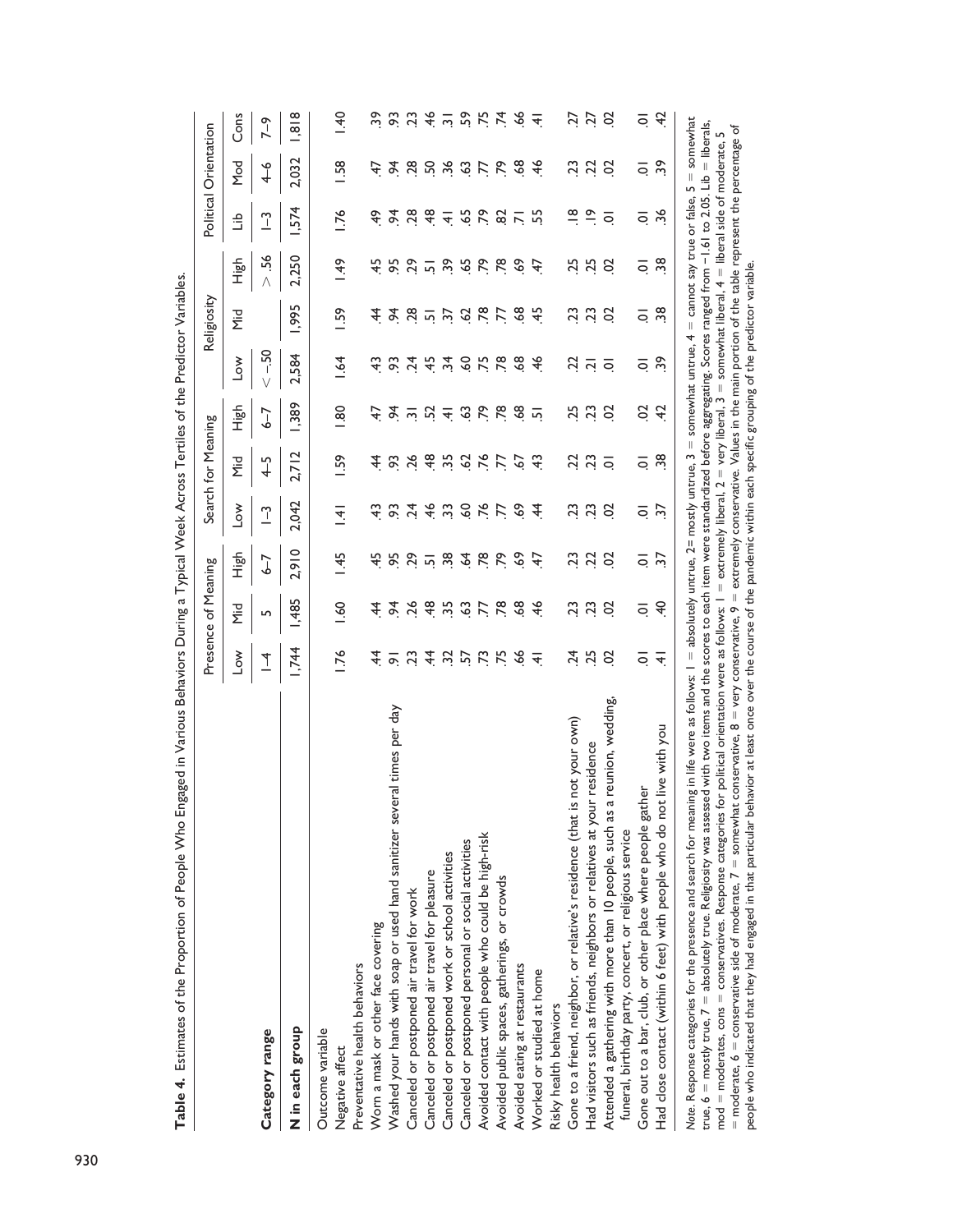associated with some helpful and potentially harmful behaviors. These relationships remained after statistically controlling for various demographics, including religiosity and political orientation.

### *Secondary Analyses*

Religiosity and conservatism were negatively related to average levels of negative affect throughout March to early May (see the bottom portion of Table 3 and the right side of Table 4). Highly religious people were more likely than less religious people to participate in beneficial actions, such as washing their hands with soap, canceling travel plans, avoiding contact with high-risk people, and working from home. For example, 44% of those who never attend religious services reported canceling travel plans for pleasure during a given week, whereas 51% of those who attend religious services once a week did the same. Stated in other words, for every one-point increase in religious attendance, the percentage of people who reported canceling travel plans for pleasure increased by 1.30%. Religiosity was, however, also positively related to potentially dangerous or risky behaviors, such as visiting and hosting friends, attending large gatherings, and making contact with people they do not live with.

Conservatives were much less likely to engage in preventive health behaviors and were more likely engage in risky behaviors than liberals were. For example, 50% of those who identified as "very liberal" reported wearing a face mask during an average week during the pandemic compared with 36% of those who identified as "very conservative." Stated in a continuous manner, for every one-point increase in political conservatism, the percentage of people who reported wearing a face mask during an average week decreased by 2.04%. Similarly, 18% of the "very liberals" went to a friend, neighbor, or relative's residence that was not their own, whereas 29% of the "very conservatives" reported doing so for a given week during the pandemic. That is, for every onepoint increase in political conservatism, the percentage of people who reported visiting a friend, neighbor, or relative's residence increased by 1.64%.

## **Discussion**

In a nationally representative sample of Americans, we found that those who find more meaning in their lives reported less negative affect during the crux of the COVID-19 pandemic than those who find less meaning in their lives. They also consistently engaged in behaviors that could potentially help the health of themselves and others, such as social distancing and canceling travel plans. In contrast, those who report higher levels of searching for meaning in life experienced greater negative effect than those who report lower levels of searching for meaning in life. These individuals engaged in some healthy and useful behaviors, such as canceling social

ing into close contact with people they do not live with. In addition, religiosity and conservative political ideology predicted feelings and behaviors in interesting and nuanced ways. Highly religious people and conservatives felt less negative affect than those who are less religious and liberals, respectively. Their effects on health behaviors that could either protect or harm themselves and others diverged, however. Whereas conservatives were consistently less likely to engage in social distancing behaviors than liberals, the highly religious were was more likely to engage in behaviors that have mixed effects. They were more likely to participate in certain social distancing behaviors, but they were more likely to attend large gatherings and host friends than less religious people.

## *Theoretical and Practical Contributions*

Our findings offer several theoretical contributions to the literature and practical implications. The effects of presence and search for meaning in life on negative affect not only supports prior research (Newman et al., 2018; Steger et al., 2006) but it also extends the research in important ways. Most of the research on meaning in life has examined how it may be beneficial to the individual, for example, by increasing longevity and improving health and subjective well-being (Chamberlain & Zika, 1992; Hill & Turiano, 2014; Reker et al., 1987; Steger et al., 2006, Steger, Mann, et al., 2009) This was certainly the case in these data as the presence of meaning in life was negatively associated with negative affect, but our findings offer theoretical extensions to previous findings by demonstrating that meaning in life was also associated with many behaviors that could help others in society, such as social distancing and wearing face masks. Perceiving life as full of meaning and purpose entails the ability to make connections and detect coherence in patterns (Heintzelman et al., 2013). People who find meaning in life are able to make sense of the events in their lives and see how things coherently fit together (Costin & Vignoles, 2020; Martela & Steger, 2016). In the present context, we presume that people who find meaning and purpose in life are likely able to see how other members of society are connected to themselves and to the larger whole. Thus, meaning and purpose in life could foster a desire to help others because they feel they are connected to something greater than themselves. Although this explanation dovetails with prior theoretical research, we admit these interpretations are speculative and go beyond the data as we did not specifically measure coherence.

It is worth emphasizing that the presence of meaning in life was the most consistent predictor of these helpful behaviors even after controlling for the effects of political orientation, religiosity, and various demographics. Moreover, additional within-person analyses showed that preventive health behaviors were positively related to negative affect and risky health behaviors were negatively related to negative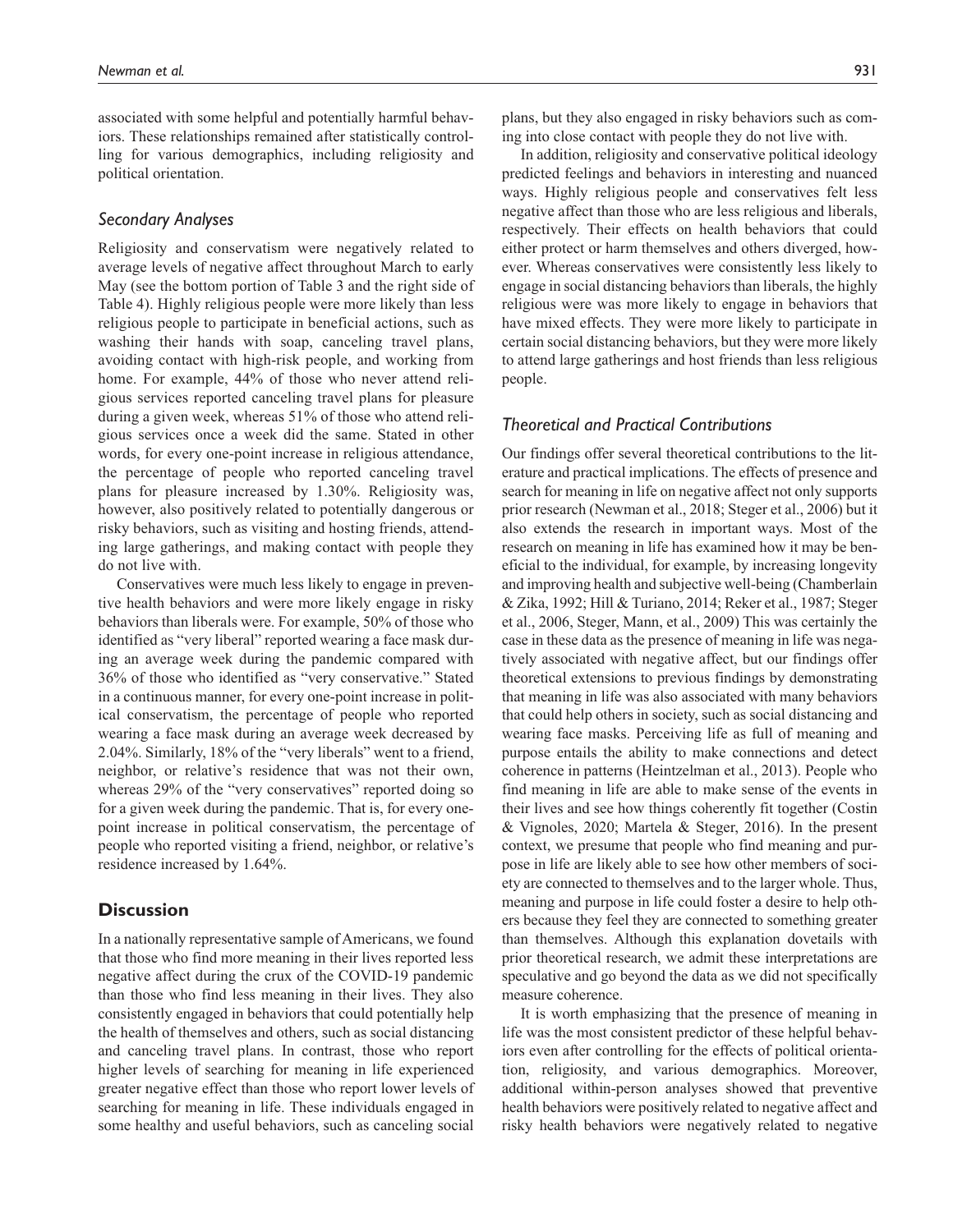affect.<sup>6</sup> Prior research has shown that social relationships and connections are beneficial for a variety of well-being indicators, including perceptions of meaning in life (e.g., Machell et al., 2015; Stillman et al., 2009). This suggests that those who find meaning in life actively engage in behaviors that might be detrimental to their emotional well-being for the sake of long-term health for themselves and others. It is possible that those who report high levels of meaning in life find meaning from various different sources (Schnell, 2009). They might be able to afford curtailing some of their social interactions, whereas sacrificing these interactions could be costlier among those who do not find as much meaning in their lives.

The present findings also highlight the importance of understanding searching for meaning in life in a couple of ways. First, prior research has shown that individuals who search for meaning in life report higher levels of negative affect when they think about their lives broadly (Steger et al., 2006). Our findings extend these between-person relationships by showing that people who search for meaning in life broadly report higher negative affect when they think about a much shorter period of time (the past 2 weeks), assessed multiple times during an unusual period of time. This means that searching for meaning in life is associated with higher levels of negative affect not only during normal periods of life but also during periods of time when most people experience elevated levels of negative affect.

Second, searching for meaning in life was associated with higher rates of both preventive health behaviors and risky health behaviors. This suggests that searching for meaning in life could potentially lead to behaviors that help and harm others at the same time. One potential reason for these mixed effects is that searching for meaning could lead people to engage in behaviors that will help them find meaning. The goal of searching for meaning is to find meaning, and this search could be fruitful in yielding a greater presence of meaning in certain situations (e.g., Newman et al., 2018). Some of the activities people engage in to find meaning might be beneficial to the health of others, whereas some of these activities may not. For example, searching for meaning in life is positively related to heroism motivation (Igou et al., 2018) and self-sacrifice (Dugas et al., 2016). At the same time, people who search for meaning in life tend to pursue excitement and sensation (Schumpe et al., 2020) and they lack self-control (Li et al., 2019), which could lead to some risky behaviors that would be harmful to others. Alternatively, it is possible that certain people who are searching for meaning in life with beneficial motives (e.g., self-sacrifice, heroism motivation) might engage in preventive health behaviors, whereas a different group of people who are searching for meaning in life could engage in risky behaviors for other motives (e.g., sensation seeking). These possibilities and explanations are admittedly speculative, and the exact mechanisms underlying the effect of searching for meaning in life on preventive and risky health behaviors could be examined in future research.

The associations involving political orientation replicate prior work that has identified a "happiness gap" between liberals and conservatives (Napier & Jost, 2008; Newman et al., 2019; Wojcik et al., 2015), but it adds a novel piece by highlighting some key behaviors that could help others in society. Liberals are more likely than conservatives to wear face masks and avoid other people and gatherings, behaviors that could be done with the intention of helping others in addition to themselves. Thus, these findings corroborate prior work demonstrating that liberals are more likely or willing to help others than conservatives (Hasson et al., 2018). Although speculative, one reason why conservatives are less willing to wear face masks and avoid gathering in large groups could be attributed to ideological differences in one of the key tenets of conservatism, resistance to change (Jost et al., 2003). This resistance could be accentuated by the refusal of prominent Republican leaders to wear face masks and change their behaviors.

Corroborating previous research, religiosity was associated with greater emotional well-being and healthier coping behaviors (Smith et al., 2003). Differing perspectives on how religious people might fare during times of crisis have been proposed (Chida et al., 2009). On one hand, religious people may not take the necessary precautions because of the belief that God is in control (Hasnain et al., 2005). On the other hand, beliefs about being a good neighbor could lead to more prosocial behavior which could benefit themselves and others. We found some support for both perspectives as religious people were more likely to act as good neighbors by canceling social plans and working from home but were also more likely to ignore certain precautions by hosting friends and attending large gatherings.

The effects reported in this manuscript are fairly small in magnitude in absolute terms (as can be seen in Table 2). For example, the correlations between the meaning in life variables and negative affect were  $r = -0.25$  and  $r = 0.27$  for presence and search, respectively. Studies that have measured negative effect as individual differences have reported similar effect sizes (e.g., Newman et al. 2018, 2021; Steger et al., 2006). Moreover, although the correlations between the meaning in life variables and the health outcomes were small in magnitude, these outcome measures are important as they may prevent the spread of the coronavirus and save lives. We expect that increases as small as a few percentage points in the frequency of certain behaviors could have a significant impact on people's safety and well-being. As described above, an increase in people's perception of meaning in life ("My life has a clear sense of purpose or meaning") from the "mostly untrue" response to the "mostly true" response would amount to an 8% increase in canceling social plans. Because the coronavirus can spread rapidly at social gatherings, decreasing the number of people who meet socially by 8% (roughly translated as a decrease of 26 million Americans) could have a substantial influence on slowing the spread of the virus. Moreover, given the prolonged nature of the pandemic and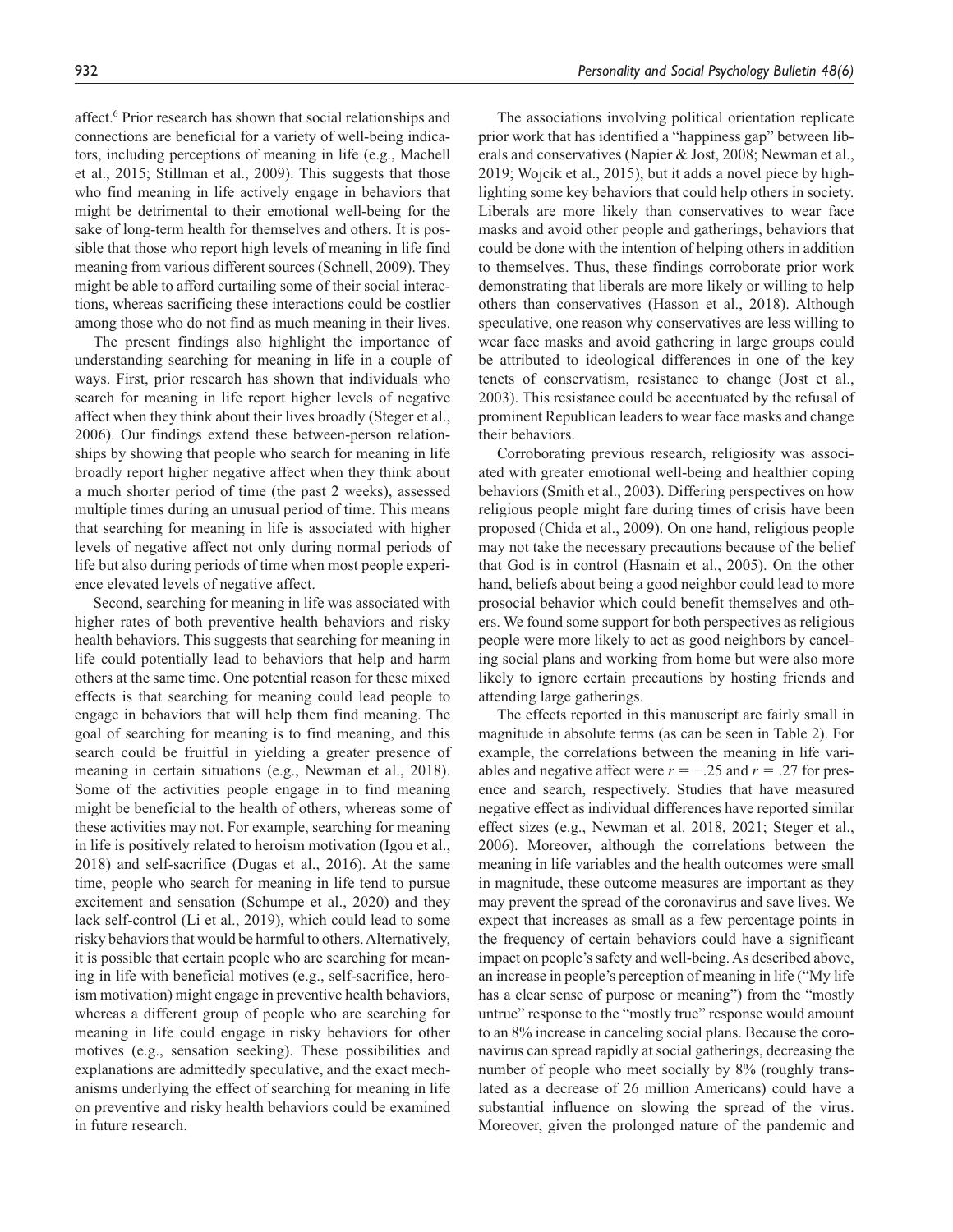the spread of the coronavirus, a small increase in the number of people canceling social plans throughout the pandemic would amount to a sizable difference in slowing the spread of the virus. Thus, collectively promoting people's sense of meaning and purpose in life could potentially save hundreds or thousands of lives. For reviews of potential modifiable factors that might influence people's sense of meaning in life, see King et al. (2016) and King and Hicks (2021).

### *Limitations and Future Directions*

One limitation of our study is the use of single items to measure some of the predictors. Granted, as discussed earlier, single-item measures are often used in large-scale surveys to lower participant burden and often perform as adequately as multi-item scales (e.g., Robins et al., 2001). In fact, correlations between our meaning in life variables and several demographic variables replicated findings that used longer scales (e.g., Steger, Oishi, & Kashdan, 2009). Nevertheless, multiitem scales could be useful, particularly to measure different aspects or components of meaning in life (George & Park, 2016). Moreover, questions about specific political issues as opposed to a general question about political orientation more broadly could also provide more nuanced predictions about the types of people who might engage in social distancing behaviors. Future studies could address these possibilities.

We should also acknowledge that the presence and search for meaning in life were measured as individual differences at one time prior to the onset of the pandemic, allowing us to examine between-person prospective processes. It is worth recognizing that between-person relationships are distinct from within-person relationships (Affleck et al., 1999; Nezlek, 2001). This means that our analyses did not address how states of meaning in life changed over time in response to stressors of the COVID-19 pandemic. Some research suggests that the active process of searching for meaning in daily life might be beneficial for well-being as opposed to the more negative between-person effects we documented (Newman et al., 2018). In future research conducted during times of crises, it would be worthwhile to examine fluctuating states of meaning in life in addition to stable individual differences in meaning in life.

Relatedly, because we measured the presence and search for meaning in life at one time as individual differences, we were not able to examine the precise mechanisms underlying our reported effects. We have speculated about the prosocial nature of some of the preventive and risky health behaviors, but it is not clear whether people were motivated by a prosocial intention or merely a desire to protect themselves. Thus, although the preventive health behaviors can protect others from the coronavirus and the risky behaviors may increase the risk of infection of others, the motivation to engage in prosocial behaviors was not measured. Studies designed specifically to test this possibility would be useful.

Given that our sample consisted of Americans, we caution researchers from over-generalizing our findings to other countries. The influence of politics and religion on health behaviors and recommendations has varied greatly across different countries. The United States has experienced particularly high levels of political tension in response to health guidelines, and the effects we observed might be less pronounced in other countries. Relatedly, religious participants in the United States are mostly Christian, and their behaviors might differ from religious people in countries where the dominant religion is not Christianity. In addition, the effect of presence and search for meaning in life on negative affect and health behaviors might vary across different countries. For instance, although searching for meaning in life may be negatively associated with well-being when assessed as an individual difference in the United States, searching for meaning may have a positive effect on well-being in Asian countries (Li et al., 2020; Steger, Kawabata, et al., 2008).

## **Conclusion**

To summarize, political conservatism and religiosity predicted less negative affect during the onset of the pandemic. Conservatives engaged in fewer protective health behaviors than liberals, and the highly religious were more likely to engage in some beneficial health behaviors but were less likely to engage in others compared with the less religiously affiliated. Regardless of one's political orientation or religious engagement, the perception that life is meaningful appears to reduce the negative feelings accompanied by the COVID-19 pandemic and can lead to behaviors that could help improve the lives of other people. In contrast, people who search for meaning in life tend not to fare as well emotionally during this time of crisis, and they engage in some behaviors that could potentially help people and other behaviors that could potentially harm others.

#### **Acknowledgments**

We thank Arie Kapteyn's research team at USC for conducting the Understanding America Study. The project described in this paper relies on data from the surveys administered by the Understanding America Study (UAS), which is maintained by the Center for Economic and Social Research (CESR) at the University of Southern California. The content of this paper is solely the responsibility of the authors and does not necessarily represent the official views of USC, CESR, or UAS.

#### **Declaration of Conflicting Interests**

The author(s) declared no potential conflicts of interest with respect to the research, authorship, and/or publication of this article.

#### **Funding**

The author(s) received no financial support for the research, authorship, and/or publication of this article.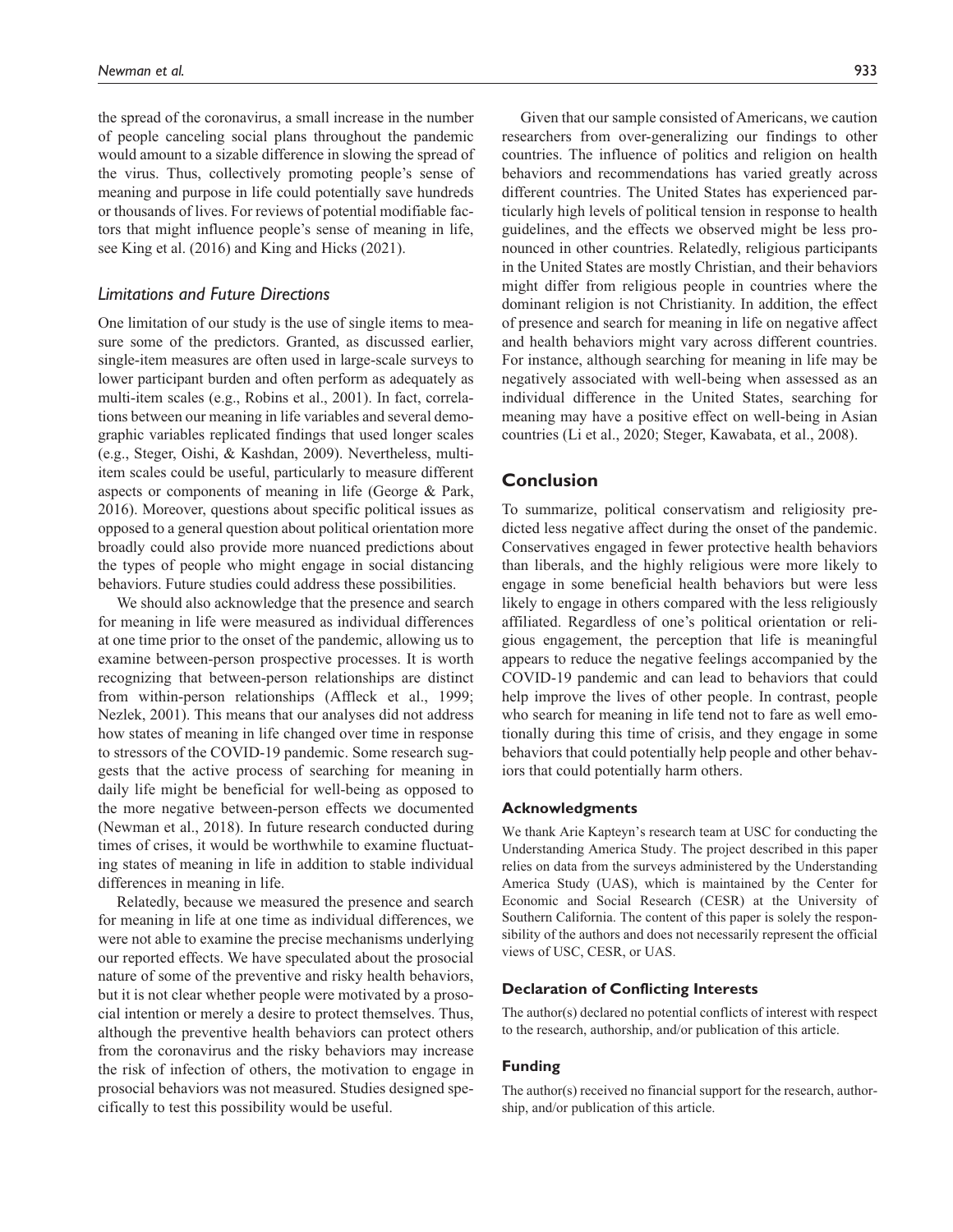#### **ORCID iD**

David B. Newman **D** <https://orcid.org/0000-0002-1296-5817>

#### **Supplemental Material**

Supplemental material is available online with this article.

#### **Notes**

- 1. Negative effect was not measured before the onset of the pandemic, and hence we make no predictions or implications that the relationships between meaning in life and negative affect are strengthened or weakened before vs. during the pandemic.
- 2. Data and analytic code are stored at [https://uasdata.usc.edu/sur](https://uasdata.usc.edu/survey/UAS)[vey/UAS](https://uasdata.usc.edu/survey/UAS)+212. Note that a login is required to download the data.
- 3. Responses marked as unsure were set to missing. The number of unsure responses ranged from 16 to 187 (.2% to 2.6% of the total data).
- 4. Given the assumption that religiosity and political orientation are causes of meaning in life, we did not control for presence and search in these models.
- 5. Upon first glance, it appears the negative relationship between searching for meaning in life and religiosity is inconsistent with the positive (albeit not significant) relationships documented by Steger et al. (2006). It should be noted, however, that Steger et al. measured intrinsic and extrinsic religiosity whereas we measured religiosity with two items that assessed the frequency of attendance of religious services and importance of religion. Thus, the discrepancy may be due to the different measures of religiosity. It could also be attributed to sampling variation as the two correlations are not drastically different. These possibilities would need to be addressed in future studies.
- 6. Analytic details are reported in the Supplemental Materials.

#### **References**

- Affleck, G., Zautra, A., Tennen, H., & Armeli, S. (1999). Multilevel daily process designs for consulting and clinical psychology: A preface for the perplexed. *Journal of Consulting and Clinical Psychology*, *67*(5), 746–754. [https://doi.org/10.1037//0022-](https://doi.org/10.1037//0022-006x.67.5.746) [006x.67.5.746](https://doi.org/10.1037//0022-006x.67.5.746)
- Bates, D., Mächler, M., Bolker, B., & Walker, S. (2015). Fitting linear mixed-effects models using lme4. *Journal of Statistical Software*, *67*(1), 1–48.
- Boyle, P. A., Barnes, L. L., Buchman, A. S., & Bennett, D. A. (2009). Purpose in life is associated with mortality among communitydwelling older persons. *Psychosomatic Medicine*, *71*(5), 574– 579.<https://doi.org/10.1097/PSY.0b013e3181a5a7c0>
- Boyle, P. A., Buchman, A. S., Barnes, L. L., & Bennett, D. A. (2010). Effect of a purpose in life on risk of incident Alzheimer disease and mild cognitive impairment in community-dwelling older persons. *Archives of General Psychiatry*, *67*(3), 304–310. <https://doi.org/10.1001/archgenpsychiatry.2009.208>
- Chamberlain, K., & Zika, S. (1992). Religiosity, meaning in life, and psychological well-being. In J. F. Schumaker (Ed.), *Religion and mental health*, (pp. 138–148). Oxford University Press.
- Cheung, F., & Lucas, R. E. (2014). Assessing the validity of singleitem life satisfaction measures: Results from three large samples. *Quality of Life Research*, *23*(10), 2809–2818.
- Chida, Y., Steptoe, A., & Powell, L. H. (2009). Religiosity/spirituality and mortality. *Psychotherapy and Psychosomatics*, *78*(2), 81–90.<https://doi.org/10.1159/000190791>
- Cohen, K., & Cairns, D. (2012). Is searching for meaning in life associated with reduced subjective well-being? Confirmation and possible moderators. *Journal of Happiness Studies*, *13*(2), 313–331.
- Costin, V., & Vignoles, V. L. (2020). Meaning is about mattering: Evaluating coherence, purpose, and existential mattering as precursors of meaning in life judgments. *Journal of Personality and Social Psychology*, *118*(4), 864–884.
- Crenshaw, D. (2020, May 18). Why does reopening polarize us? *Wall Street Journal*. [https://www.wsj.com/articles/why-does](https://www.wsj.com/articles/why-does-reopening-polarize-us-11589842995)[reopening-polarize-us-11589842995](https://www.wsj.com/articles/why-does-reopening-polarize-us-11589842995)
- Dugas, M., Bélanger, J. J., Moyano, M., Schumpe, B. M., Kruglanski, A. W., Gelfand, M. J., Kate, T.-L., & Nociti, N. (2016). The quest for significance motivates self-sacrifice. *Motivation Science*, *2*(1), 15–32.
- Flora, D. B. (2020). Your coefficient alpha is probably wrong, but which coefficient omega is right? A tutorial on using R to obtain better reliability estimates. *Advances in Methods and Practices in Psychological Science*, *3*(4), 484–501.
- Frankl, V. E. (1963). *Man's search for meaning: An introduction to logotheraphy*. Beacon Press.
- Gardner, D. G., Cummings, L. L., Dunham, R. B., & Pierce, J. L. (1998). Single-item versus multiple-item measurement scales: An empirical comparison. *Educational and Psychological Measurement*, *58*, 898–915. [https://doi.](https://doi.org/10.1177/0013164498058006003) [org/10.1177/0013164498058006003](https://doi.org/10.1177/0013164498058006003)
- George, L. S., & Park, C. L. (2016). Meaning in life as comprehension, purpose, and mattering: Toward integration and new research questions. *Review of General Psychology*, *20*(3), 205–220.
- Hasnain, M., Sinacore, J. M., Mensah, E. K., & Levy, J. A. (2005). Influence of religiosity on HIV risk behaviors in active injection drug users. *AIDS Care*, *17*(7), 892–901. [https://doi.](https://doi.org/10.1080/09540120500038280) [org/10.1080/09540120500038280](https://doi.org/10.1080/09540120500038280)
- Hasson, Y., Tamir, M., Brahms, K. S., Cohrs, J. C., & Halperin, E. (2018). Are liberals and conservatives equally motivated to feel empathy toward others? *Personality and Social Psychology Bulletin*, *44*(10), 1449–1459. [https://doi.](https://doi.org/10.1177/0146167218769867) [org/10.1177/0146167218769867](https://doi.org/10.1177/0146167218769867)
- Heintzelman, S. J., Trent, J., & King, L. A. (2013). Encounters with objective coherence and the experience of meaning in life. *Psychological Science*, *24*(6), 991–998.
- Hill, P. L., & Turiano, N. A. (2014). Purpose in life as a predictor of mortality across adulthood. *Psychological Science*, *25*(7), 1482–1486.
- Igou, E. R., Van Tilburg, W. A., Kinsella, E. L., & Buckley, L. K. (2018). On the existential road from regret to heroism: Searching for meaning in life. *Frontiers in Psychology*, *9*, Article 2375.
- Ivtzan, I., Chan, C. P. L., Gardner, H. E., & Prashar, K. (2013). Linking religion and spirituality with psychological wellbeing: Examining self-actualisation, meaning in life, and personal growth initiative. *Journal of Religion and Health*, *52*(3), 915–929. <https://doi.org/10.1007/s10943-011-9540-2>
- Jost, J. T., Glaser, J., Kruglanski, A. W., & Sulloway, F. J. (2003). Political conservatism as motivated social cognition. *Psychological Bulletin*, *129*(3), 339–375. [https://doi.org/10.](https://doi.org/10.1037/0033-2909.129.3.339) [1037/0033-2909.129.3.339](https://doi.org/10.1037/0033-2909.129.3.339)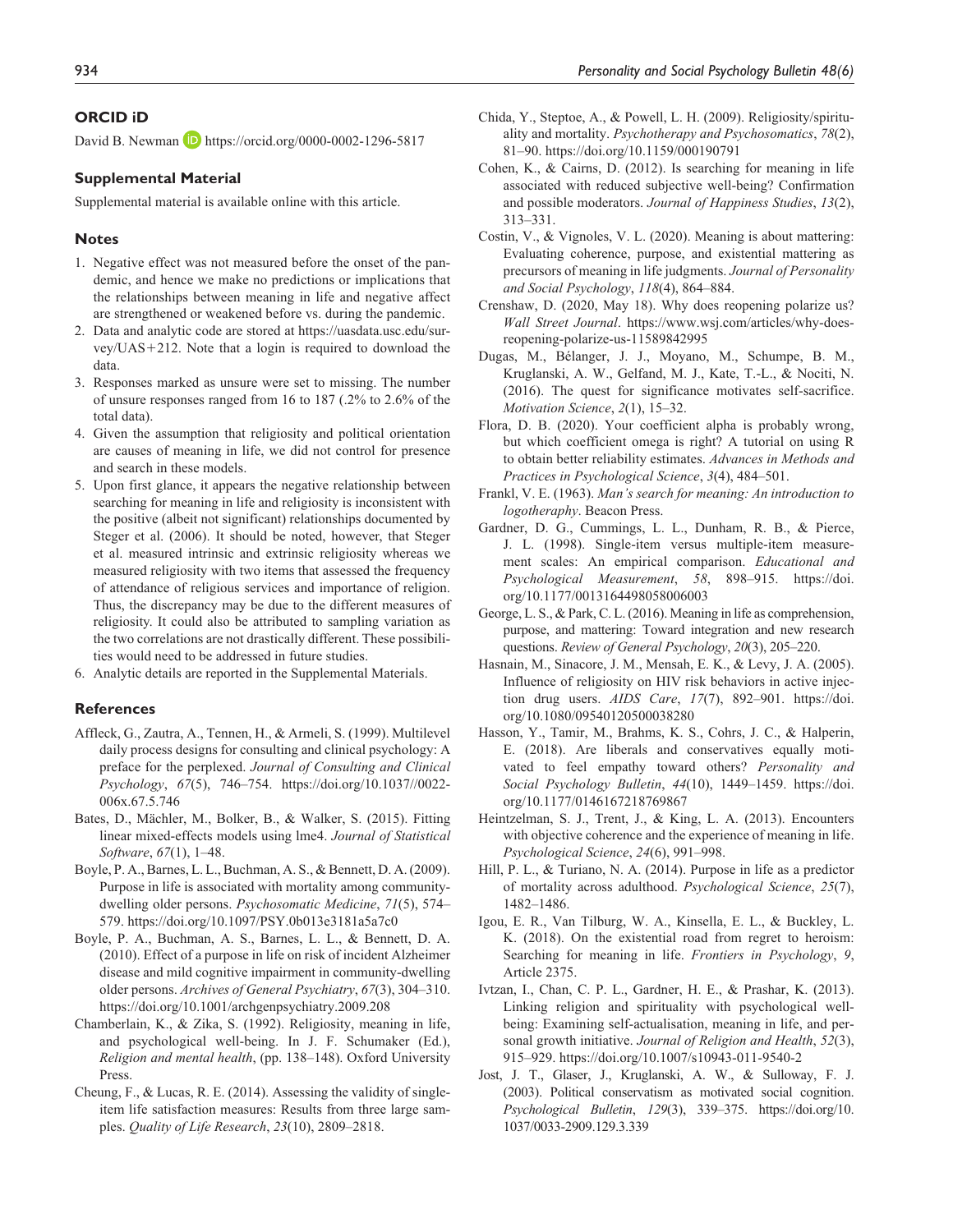- Kim, E. S., Strecher, V. J., & Ryff, C. D. (2014). Purpose in life and use of preventive health care services. *Proceedings of the National Academy of Sciences*, *111*(46), 16331–16336.
- Kim, E. S., Sun, J. K., Park, N., Kubzansky, L. D., & Peterson, C. (2013). Purpose in life and reduced risk of myocardial infarction among older US adults with coronary heart disease: A two-year follow-up. *Journal of Behavioral Medicine*, *36*(2), 124–133.
- King, L. A., Heintzelman, S. J., & Ward, S. J. (2016). Beyond the search for meaning: A contemporary science of the experience of meaning in life. *Current Directions in Psychological Science*, *25*(4), 211–216. <https://doi.org/10.1177/0963721416656354>
- King, L. A., & Hicks, J. A. (2021). The science of meaning in life. *Annual Review of Psychology*, *72*, 561–584.
- Lerer, L. (2020, May 7). The new culture war. *The New York Times*. [https://www.nytimes.com/2020/05/07/us/politics/liberal-con](https://www.nytimes.com/2020/05/07/us/politics/liberal-conservative-coronavirus.html)[servative-coronavirus.html](https://www.nytimes.com/2020/05/07/us/politics/liberal-conservative-coronavirus.html)
- Li, J. B., Dou, K., & Liang, Y. (2020). The relationship between presence of meaning, search for meaning, and subjective wellbeing: A three-level meta-analysis based on the Meaning in Life Questionnaire. *Journal of Happiness Studies*, *22*, 467– 489.<https://doi.org/10.1007/s10902-020-00230-y>
- Li, J. B., Salcuni, S., & Delvecchio, E. (2019). Meaning in life, self-control and psychological distress among adolescents: A cross-national study. *Psychiatry Research*, *272*, 122–129.
- Machell, K. A., Kashdan, T. B., Short, J. L., & Nezlek, J. B. (2015). Relationships between meaning in life, social and achievement events, and positive and negative affect in daily life. *Journal of Personality*, *83*(3), 287–298.
- Martela, F., & Steger, M. F. (2016). The three meanings of meaning in life: Distinguishing coherence, purpose, and significance. *The Journal of Positive Psychology*, *11*, 531–545. [https://doi.](https://doi.org/10.1080/17439760.2015.1137623) [org/10.1080/17439760.2015.1137623](https://doi.org/10.1080/17439760.2015.1137623)
- Napier, J. L., & Jost, J. T. (2008). Why are conservatives happier than liberals? *Psychological Science*, *19*(6), 565–572. [https://](https://doi.org/10.1111/j.1467-9280.2008.02124.x) [doi.org/10.1111/j.1467-9280.2008.02124.x](https://doi.org/10.1111/j.1467-9280.2008.02124.x)
- Newman, D. B., & Graham, J. (2018). Religion and well-being. In E. Diener, S. Oishi, & L. Tay (Eds.), *Handbook of well-being*. DEF Publishers. DOI[:nobascholar.com](http://nobascholar.com); [https://pdfs.semantic](https://pdfs.semanticscholar.org/bd26/e97b3401043d497df6618626d2bc93e65549.pdf)[scholar.org/bd26/e97b3401043d497df6618626d2bc93e65549.](https://pdfs.semanticscholar.org/bd26/e97b3401043d497df6618626d2bc93e65549.pdf) [pdf](https://pdfs.semanticscholar.org/bd26/e97b3401043d497df6618626d2bc93e65549.pdf)
- Newman, D. B., Nezlek, J. B., & Thrash, T. M. (2018). The dynamics of searching for meaning and presence of meaning in daily life. *Journal of Personality*, *86*(3), 368–379. [https://doi.](https://doi.org/10.1111/jopy.12321) [org/10.1111/jopy.12321](https://doi.org/10.1111/jopy.12321)
- Newman, D. B., Schwarz, N., Graham, J., & Stone, A. A. (2019). Conservatives report greater meaning in life than liberals. *Social Psychological and Personality Science*, *10*(4), 494–503. <https://doi.org/10.1177/1948550618768241>
- Newman, D. B., Schwarz, N., & Stone, A. A. (2021). Global reports of well-being overestimate aggregated daily states of wellbeing. *Journal of Positive Psychology*, *16*(3), 407–416.
- Nezlek, J. B. (2001). Multilevel random coefficient analyses of event- and interval-contingent data in social and personality psychology research. *Personality and Social Psychology Bulletin*, *27*(7), 771–785. <https://doi.org/10.1177/0146167201277001>
- Oishi, S., & Diener, E. (2014). Residents of poor nations have a greater sense of meaning in life than residents of wealthy nations. *Psychological Science*, *25*(2), 422–430. [https://doi.](https://doi.org/10.1177/0956797613507286) [org/10.1177/0956797613507286](https://doi.org/10.1177/0956797613507286)
- Park, C. L. (2010). Making sense of the meaning literature: An integrative review of meaning making and its effects on adjustment to stressful life events. *Psychological Bulletin*, *136*(2), 257–301.<https://doi.org/10.1037/a0018301>
- Raudenbush, S. W., & Bryk, A. S. (2002). *Hierarchical linear models: Applications and data analysis methods* (2nd ed.). SAGE.
- Reker, G. T., Peacock, E. J., & Wong, P. T. (1987). Meaning and purpose in life and well-being: A life-span perspective. *Journal of Gerontology*, *42*(1), 44–49. [https://doi.org/10.1093/](https://doi.org/10.1093/geronj/42.1.44) [geronj/42.1.44](https://doi.org/10.1093/geronj/42.1.44)
- Revelle, W. (2016). *psych: Procedures for personality and psychological research*. Northwestern University. [http://CRAN.R](http://CRAN.R-project.org/package=psychVersion=1.6.4)[project.org/package=psychVersion=1.6.4](http://CRAN.R-project.org/package=psychVersion=1.6.4)
- Rights, J. D., & Sterba, S. K. (2019). Quantifying explained variance in multilevel models: An integrative framework for defining R-squared measures. *Psychological Methods*, *24*(3), 309–338.
- Robins, R. W., Hendin, H. M., & Trzesniewski, K. H. (2001). Measuring global self-esteem: Construct validation of a single-item measure and the Rosenberg Self-Esteem Scale. *Personality and Social Psychology Bulletin*, *27*(2), 151–161.
- Schlenker, B. R., Chambers, J. R., & Le, B. M. (2012). Conservatives are happier than liberals, but why? Political ideology, personality, and life satisfaction. *Journal of Research in Personality*, *46*(2), 127–146.
- Schnell, T. (2009). The Sources of Meaning and Meaning in Life Questionnaire (SoMe): Relations to demographics and wellbeing. *The Journal of Positive Psychology*, *4*(6), 483–499.
- Schumpe, B. M., Bélanger, J. J., Moyano, M., & Nisa, C. F. (2020). The role of sensation seeking in political violence: An extension of the Significance Quest Theory. *Journal of Personality and Social Psychology*, *118*(4), 743–761.
- Smith, T. B., McCullough, M. E., & Poll, J. (2003). Religiousness and depression: Evidence for a main effect and the moderating influence of stressful life events. *Psychological Bulletin*, *129*(4), 614–636. [https://doi.org/10.1037/0033-](https://doi.org/10.1037/0033-2909.129.4.614) [2909.129.4.614](https://doi.org/10.1037/0033-2909.129.4.614)
- Steger, M. F., & Frazier, P. (2005). Meaning in life: One link in the chain from religiousness to well-being. *Journal of Counseling Psychology*, *52*(4), 574–582. [https://doi.org/10.1037/0022-](https://doi.org/10.1037/0022-0167.52.4.574) [0167.52.4.574](https://doi.org/10.1037/0022-0167.52.4.574)
- Steger, M. F., Frazier, P., Oishi, S., & Kaler, M. (2006). The meaning in life questionnaire: Assessing the presence of and search for meaning in life. *Journal of Counseling Psychology*, *53*(1), 80–93. [https://psycnet.apa.org/doiLanding](https://psycnet.apa.org/doiLanding?doi=10.1037/0022-0167.53.1.80) [?doi=10.1037/0022-0167.53.1.80](https://psycnet.apa.org/doiLanding?doi=10.1037/0022-0167.53.1.80)
- Steger, M. F., Frazier, P. A., & Zacchanini, J. L. (2008). Terrorism in two cultures: Stress and growth following September 11 and the Madrid train bombings. *Journal of Loss & Trauma*, *13*(6), 511–527.<https://doi.org/10.1080/15325020802173660>
- Steger, M. F., & Kashdan, T. B. (2007). Stability and specificity of meaning in life and life satisfaction over one year. *Journal of Happiness Studies*, *8*, 161–179.
- Steger, M. F., Kashdan, T. B., Sullivan, B. A., & Lorentz, D. (2008). Understanding the search for meaning in life: Personality, cognitive style, and the dynamic between seeking and experiencing meaning. *Journal of Personality*, *76*(2), 199–228. <https://doi.org/10.1111/j.1467-6494.2007.00484.x>
- Steger, M. F., Kawabata, Y., Shimai, S., & Otake, K. (2008). The meaningful life in Japan and the United States: Levels